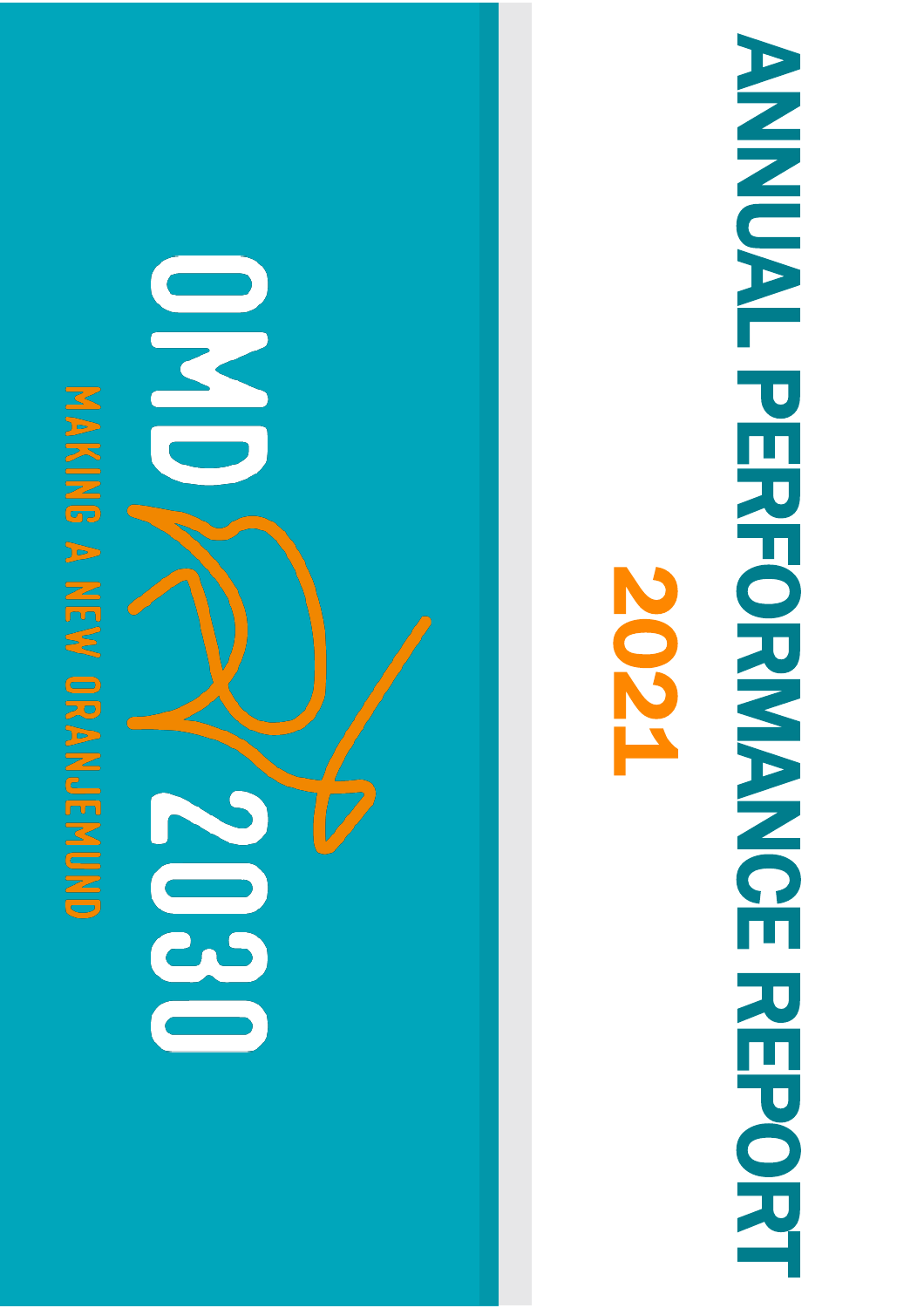

# OMD 2030: Annual Performance Report OMD 2030: Annual Performance Report

### Contents Contents

|                       |              |                               |                    | <u>ဝှ</u> |                              |                    |                                 |                                                    |                                    |                                     |                     |                                                  |                       |                     | <u>ុ</u> ហ       | $\overline{4}$                                  | ယ                         | $\overline{\mathsf{M}}$     | $\mathbf{P}$        |                 |
|-----------------------|--------------|-------------------------------|--------------------|-----------|------------------------------|--------------------|---------------------------------|----------------------------------------------------|------------------------------------|-------------------------------------|---------------------|--------------------------------------------------|-----------------------|---------------------|------------------|-------------------------------------------------|---------------------------|-----------------------------|---------------------|-----------------|
| ζ.<br>Looking Forward | Key Insights | 2021 Performance Against KPIs | Successes and Gaps | Vetnumery | <b>Financial Performance</b> | Qualitative Impact | $\tilde{\mathbf{o}}$<br>Summary | <u>ှ</u><br>Operational (Opportunistic Activities) | ဂှ<br>Town and Environmental Brand | Community Engagement and Activation | <u>ဖ</u><br>Tourism | ლ<br>.<br>Operational (Pe-determined Activities) | <b>Drganisational</b> | Quantitative Impact | 2021 Performance | 2021 General Manager (GM) Performance Statement | Organisation<br>Structure | Strategic Purpose and Focus | Document<br>Purpose |                 |
|                       |              |                               |                    |           |                              |                    |                                 |                                                    |                                    |                                     |                     |                                                  |                       |                     |                  |                                                 |                           |                             |                     | <b>Slide No</b> |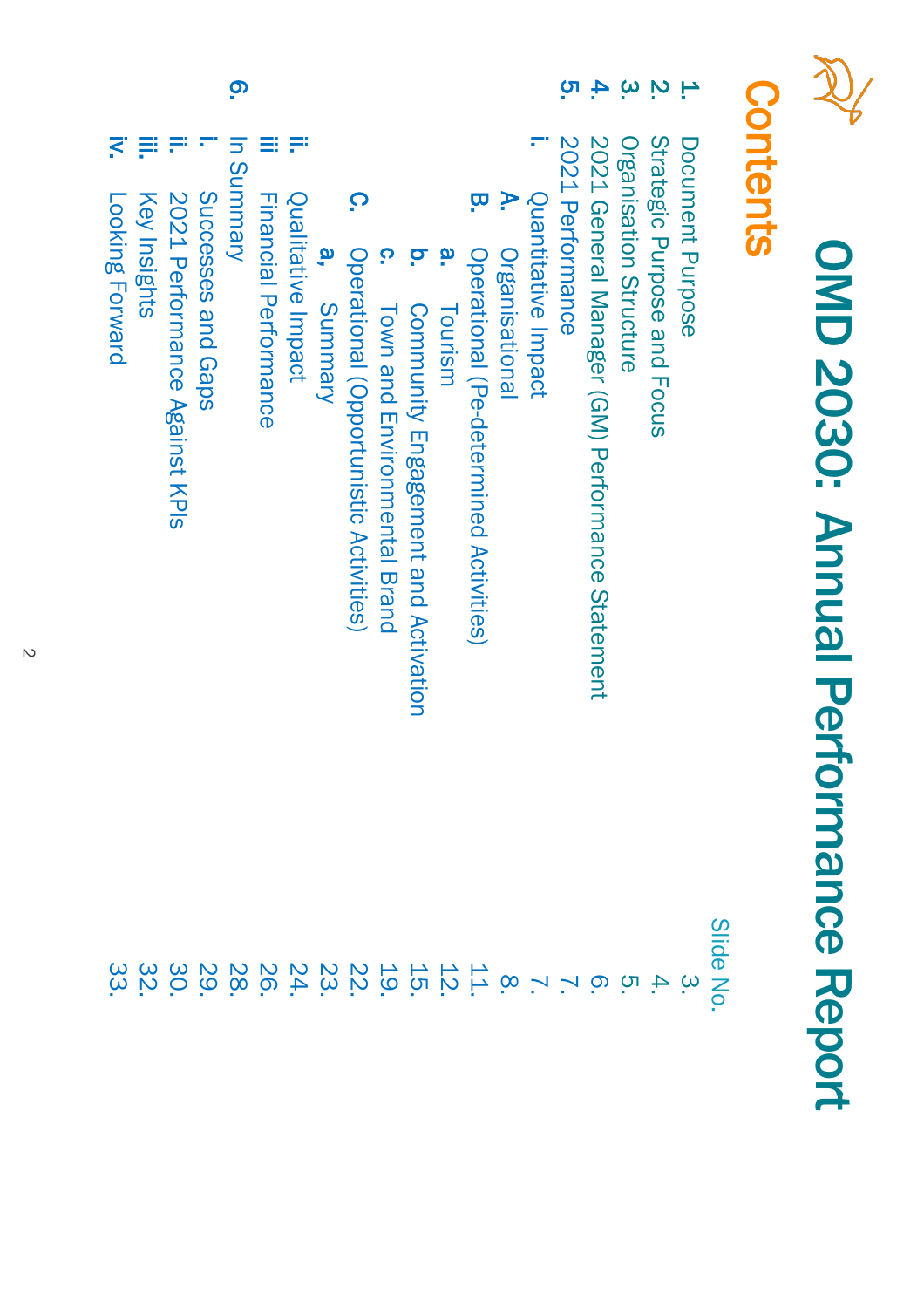

## OMD 2030: Document Purpose OMD 2030: Document Purpose

This document appraises the 2021 performance <u>ር</u> OMD 2030 against specific performance indicators for both the<br>R <u>ក្</u>  $\%$ pre-determined activities and the<br>R )<br>Ծ  $\%$ opportunistic activities that became important တ<br>တ 2021 progressed but did not feature <u>ന്</u> the<br>R start <u>ር</u> 2021.

### **A reminder** A reminder

OMD 2030 is a Citizenry Association, specifically created: OMD 2030 is a Citizenry Association, specifically created:

- 1. To represent, direct and engage the community of Oranjemund to achieve citizenry goals and objectives objectives; To represent, direct and engage the community of Oranjemund to achieve citizenry goals and
- **N** the Public and Private Sectors; To form the Citizenry Partner of the Town Transformation Programme of Oranjemund alongside the Public and Private Sectors; To form the Citizenry Partner of the Town Transformation Programme of Oranjemund alongside
- $\mathbf{\hat{S}}$ received have complimentary delivery commitments to other stakeholders as part of funding support OMD 2030 is a fully independent vehicle. However, alongside their own business discipline, they OMD 2030 is a fully independent vehicle. However, alongside their own business discipline, they received: have complimentary delivery commitments to other stakeholders as part of funding support
- Directly and indirectly from Namdeb; Directly and indirectly from Namdeb;
- Directly from Oranjemund Town Council (OTC) in future; Directly from Oranjemund Town Council (OTC ) in future;
- Other potential donors Other potential donors.

-

commitments. commitments. This document captures impact results against all jointly agreed internal and partner This document captures impact results against all jointly agreed internal and partner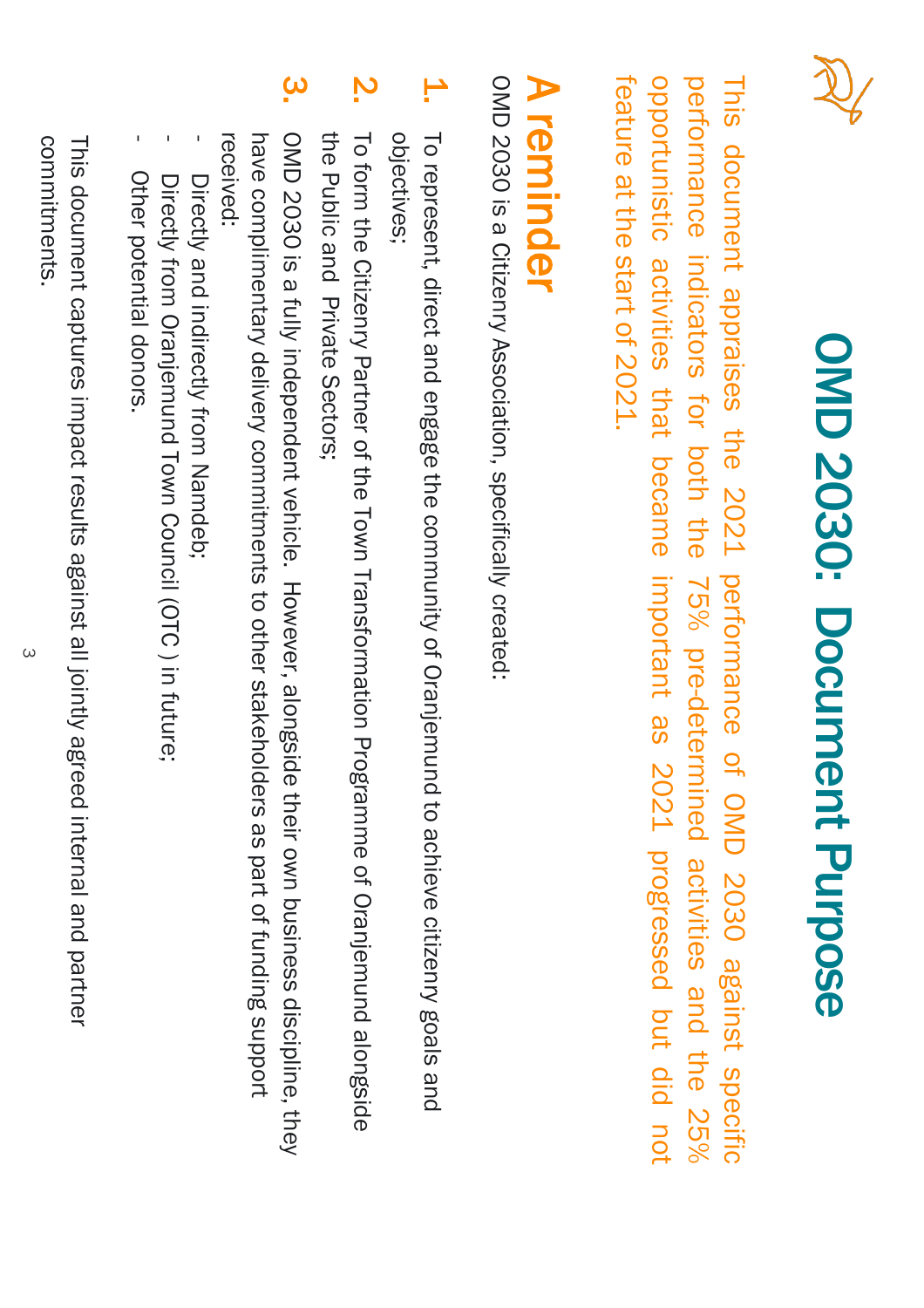

# OMD 2030: Strategic Purpose and Focus OMD 2030: Strategic Purpose and Focus

### OMD 2030 OMD 2030 - Strategic Purpose Strategic Purpose

# All OMD 2030 projects must meet one or more of the following criteria: All OMD 2030 projects must meet one or more of the following criteria:

- 1. Be a voice to/of/for the community; Be a voice to/of/for the community;
- $\overline{N}$ Develop a sense of community Develop a sense of community;
- $\omega$ Realistically support & assist town transformation; Realistically support & assist town transformation;
- 4. Exhibit best practice of what a transformed community should be Exhibit best practice of what a transformed community should be.

### OMD 2030 OMD 2030 - Strategic Focus Strategic Focus

- Face of Oranjemund Face of Oranjemund tourism;
- Environmental and social sustainability; Environmental and social sustainability;
- Creation of a new town and environmental brand; Creation of a new town and environmental brand;
- Citizenry engagement and activation Citizenry engagement and activation.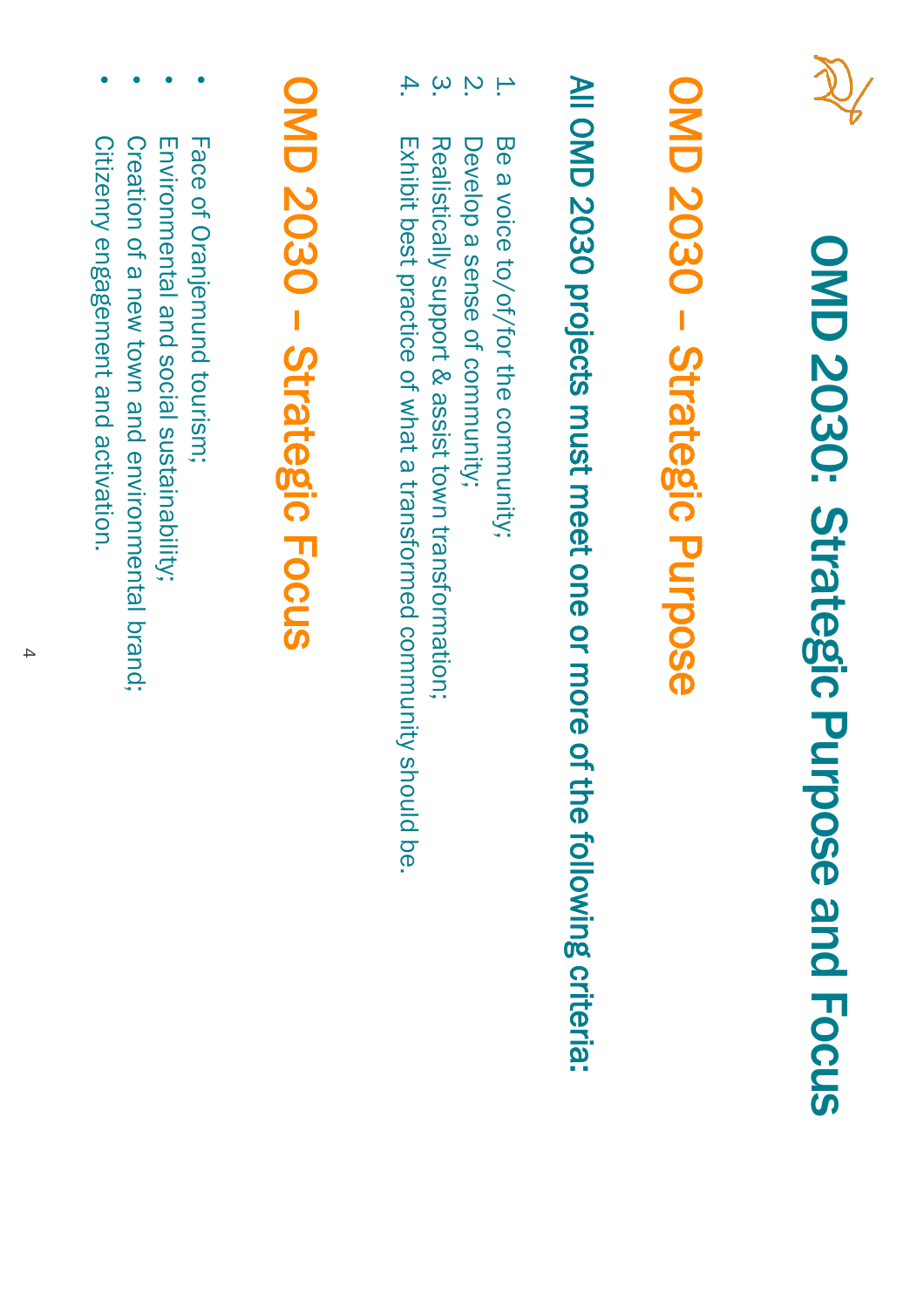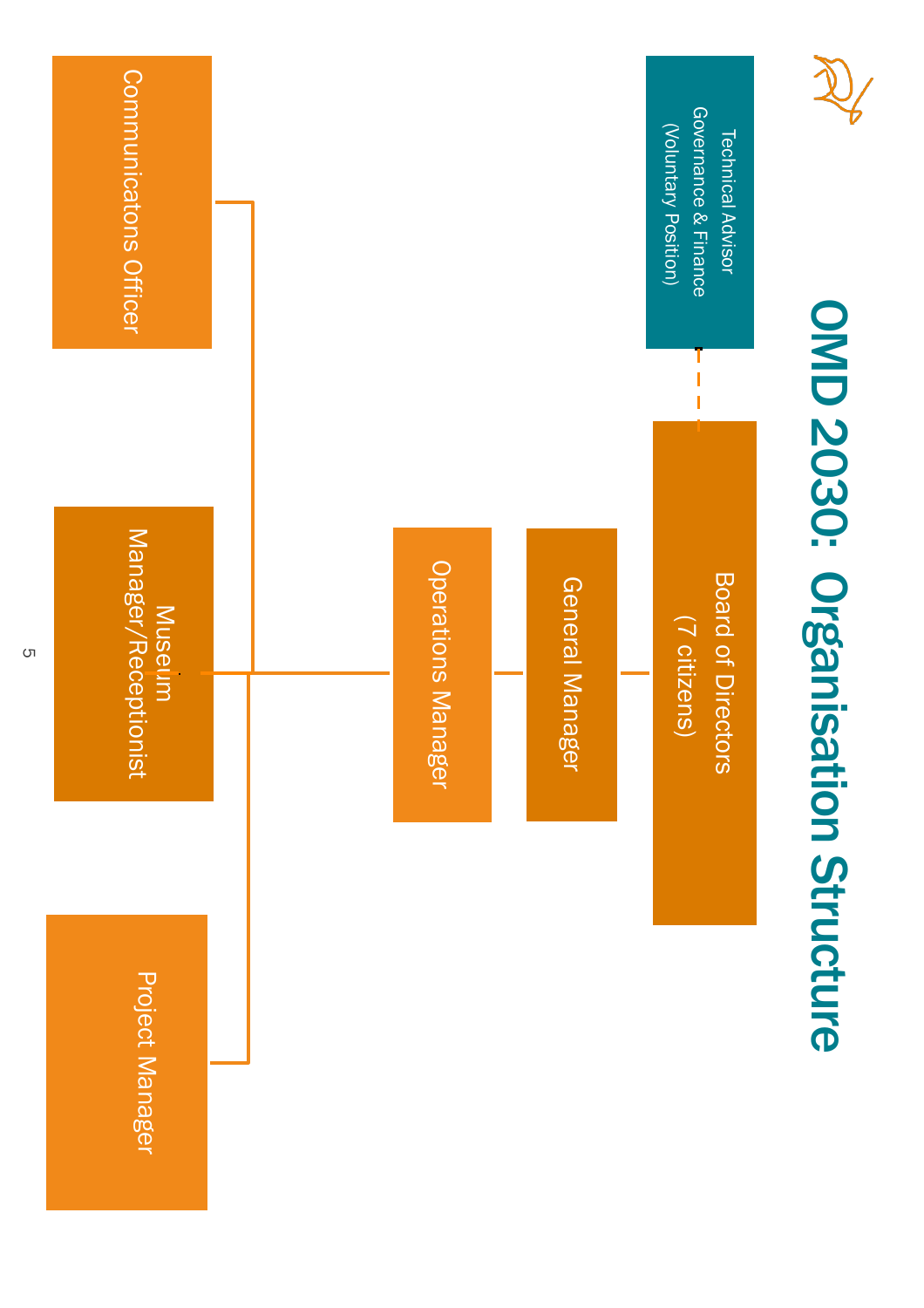| OWD 2030: Annua<br>2021 GM Performance Statement<br>OMD 2030: Annual Performance Report                                                                                                                                                                                                                                                              |
|------------------------------------------------------------------------------------------------------------------------------------------------------------------------------------------------------------------------------------------------------------------------------------------------------------------------------------------------------|
| complex, challenging process, involving the cooperation of many stakeholders. When extra national restrictions and<br>regulations on social behaviour and movement are added to this, the transformation process becomes even more<br>Town Transformation progress was again impacted by the Covid-19 pandemic during 2021. Transforming a town is a |
| during 2021 resulted in the renovation and subsequent reopening of the Jasper House Museum at the end of the year.<br>problematic. Despite these difficulties handeb and 2030, Namer oMD 2030, Namer om DMD 2030, Namer and DMD is                                                                                                                   |
| re-establish a sense of pride and belonging for the town's inhabitants and provides a significant tourism attraction that will<br>This achieverance illustrates now inportant collation and to the transformation process. The project perbed to                                                                                                     |
| and projects need to be implemented. Every organisation and individual has a role to play. If we wish to make significant<br>help to diversify the local economy. If town transformation is to succeed, many more of these collaborative partnerships                                                                                                |
| progress, we must embrace a growth mindset and look for ways to maximise, utilise and celebrate our collective and                                                                                                                                                                                                                                   |
| For OMD 2020, 2020 and projects and provid-19 covid-19 resulted in many of Covid-19 resulter. The impact of Covid-19 resulted in many of covid-19 resulted in the impact of Covid-19 resulted in the impact of Covid-19 result<br>individual strengths, rather than adopting a fixed or negative mindset a<br>bout the future                        |
| helped keep the community active and in touch with each other during<br>being put on hold. We were, however, able to continue with several of our existing programmes; organising fun runs, which<br>the restrictions and hosting approximately half the                                                                                             |
| Night Markets we had planned for the year. In addition, we migrated our resilience workshops to the online space, and by                                                                                                                                                                                                                             |
| coaches are now available to help every community member that needs assistance, and their coaching sessions are<br>adopting a hybrid model, comprising potable to train tish owere able to train in the life coaches. These                                                                                                                          |
| The welcome news at the end of the year of a significant extension to the Life of Mine, provides the local transformation<br>attordable tor all.                                                                                                                                                                                                     |
| active, engaged citizens<br>opportunity and collaboratively implement the most effective methods to build a sustainable, economically diverse town of<br>stakeholders with 'Time'; an incredible luxury that we previously did not have. We must now make the most of this                                                                           |
|                                                                                                                                                                                                                                                                                                                                                      |

၁။<br>၁၉ Cooper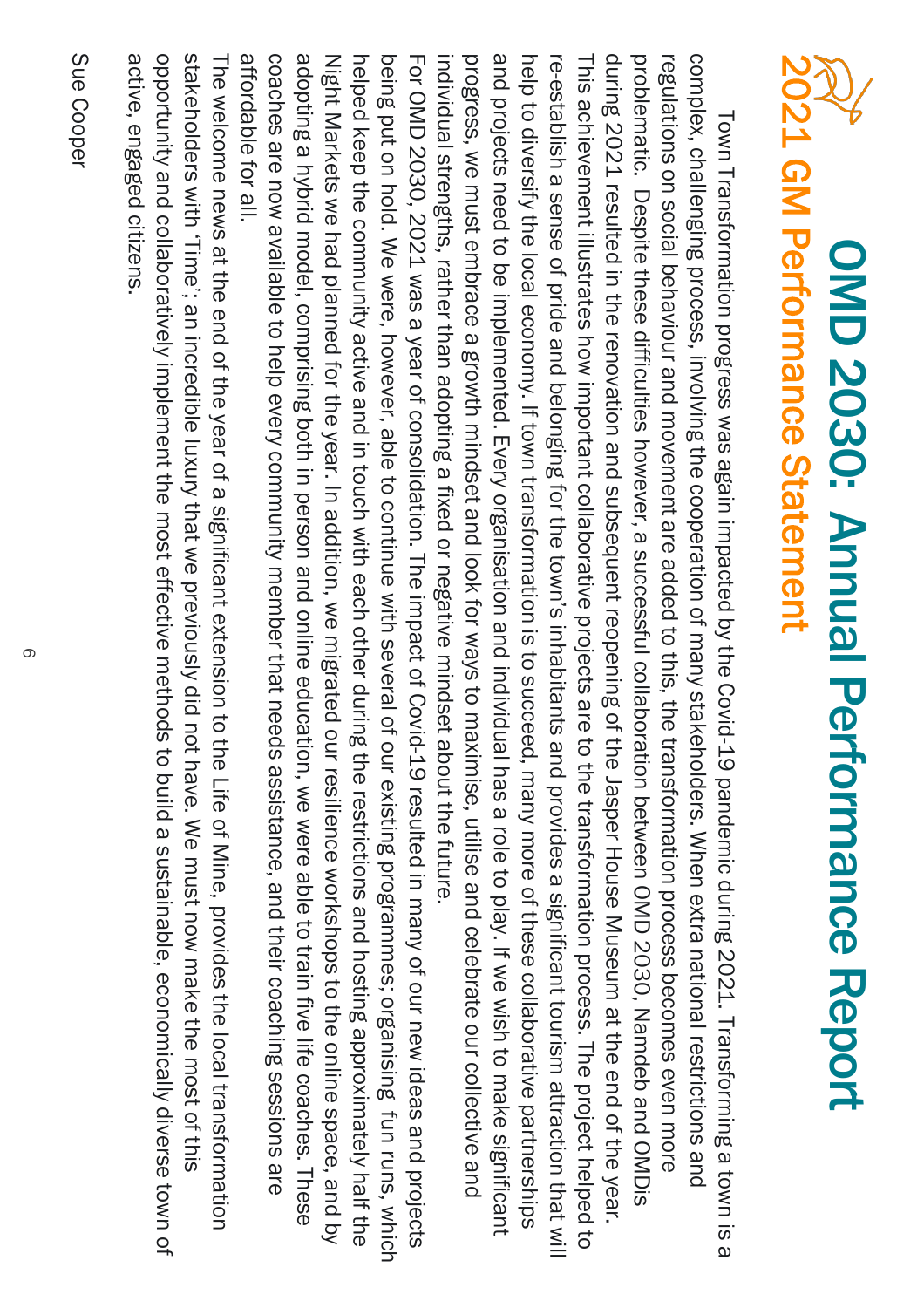

# OONTINE MEASURES OONENHATH NE MESORES

## ORGANISATION ORGANIONIONE

 $\overline{\phantom{0}}$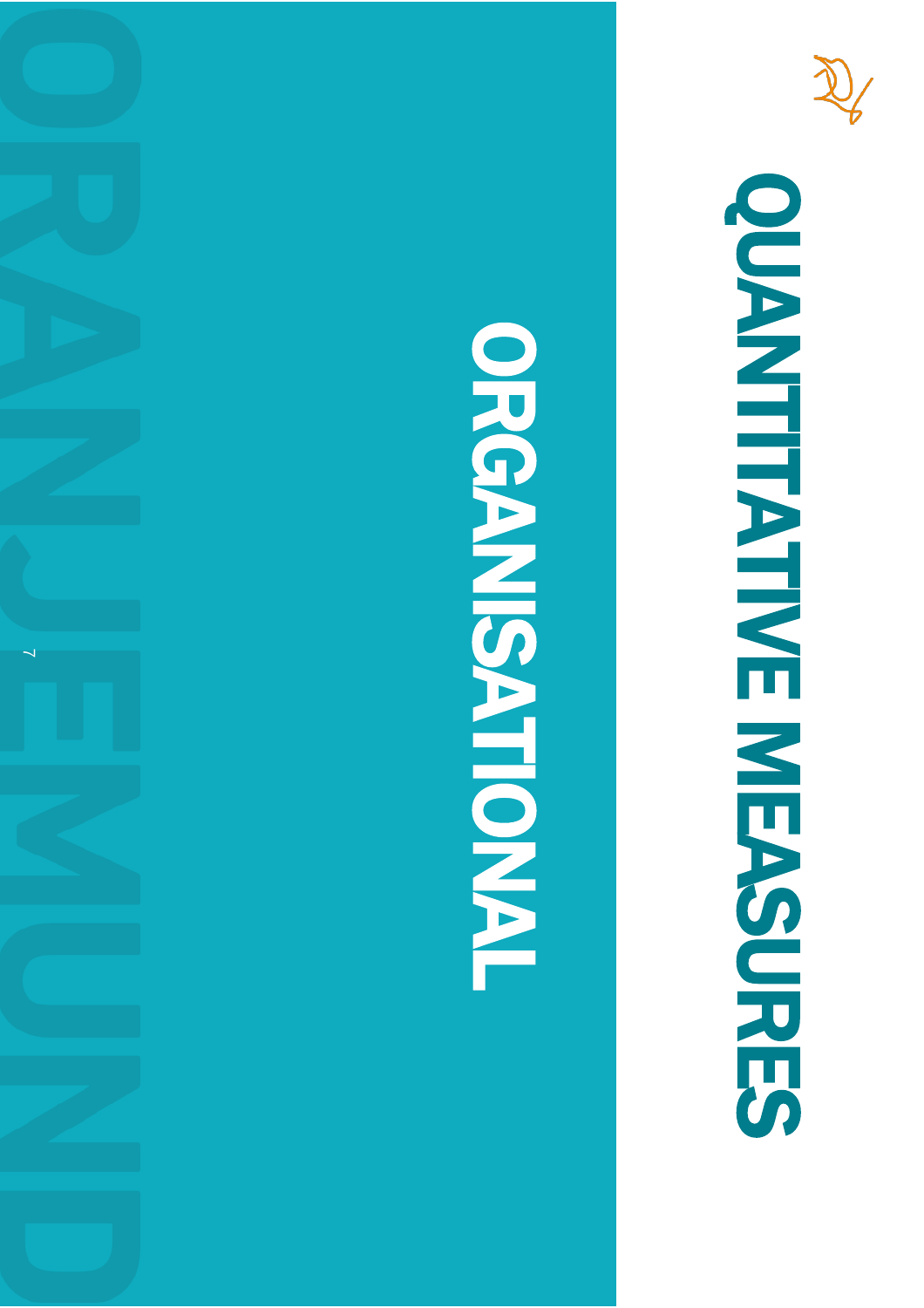## OMD 2030: Organisational Implementation Plan OMD 2030: Organisational **Summary 2021** Summary 2021 Implementation Plan

#### Achieved Achieved

- 1. Company Registration process complete Company Registration process complete
- **N** Zero rental leases formalised for The Hub Jasper House and E9 Zero rental leases formalised for The Hub,  $-1$ Oth Avenue;
- $\boldsymbol{\omega}$ Three years of unqualified audited accounts; Three years of unqualified audited accounts;
- 4. Self-Icraed Z#550,050 peyond Zamaeb enablement enablement Self-funded N\$550,050 beyond Namdeb
- <u>ហ្គ</u> payment system implemented Employment contracts & Social Security payment system implemented Employment contracts & Social Security
- 1. Implement five year organisational strategy; Implement five year organisational strategy;
- **2.** Implement further HR policies (disciplinary, leave, wellness); leave, wellness Implement further HR policies (disciplinary,
- $\omega$ 4. Hub; Source funding for hybrid solar system at the alterations to the Hop (octaing pathroom); alterations to the Hub (outside bathroom); Source funding for hybrid solar system at the Draw up new building plans for structural Draw up new building plans for structural

### Delayed

**ب** Structural building alterations, due to museum renovation; Structural building alterations, due to museum renovation;

#### **Next Steps** Next Steps

- 4. Secre minimum of N\$700,000 via selffunding in 2022; funding in 2022; Secure minimum of N\$700,000 via self-
- <u>ុ</u>ហ Revisit collective Town Transformation Strategy Revisit collective Town Transformation – in light of LoM extension;
- <u>ဂ</u> Initiate fundraising strategy Initiate fundraising strategy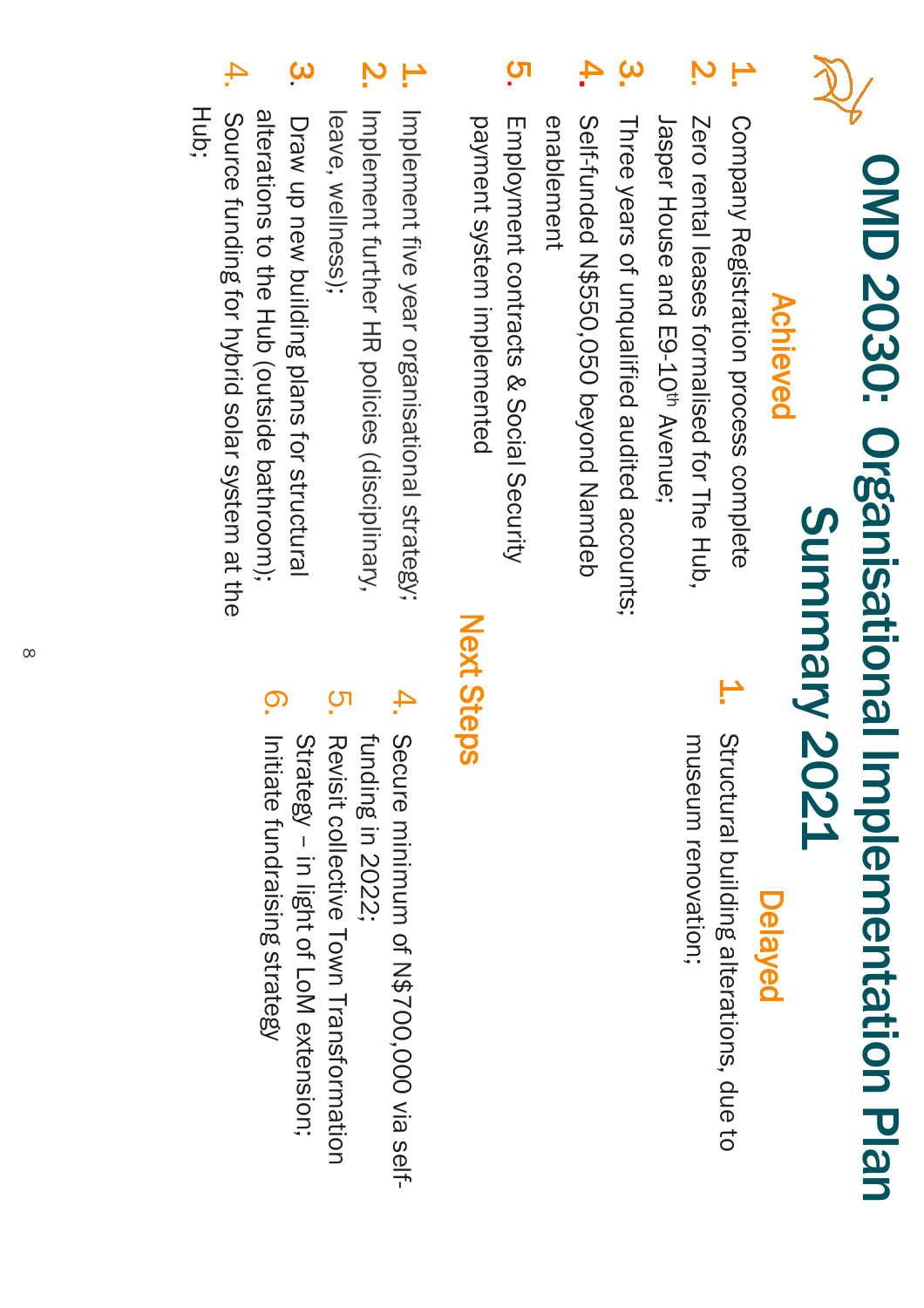|                                             |                                               | Category                      | OMD 2030 facilities,<br>1. Context:           | and governance<br>resourcing, funding                                      |                                                                    |                                                                                          |                                                                    |                                                      |                                                                 |
|---------------------------------------------|-----------------------------------------------|-------------------------------|-----------------------------------------------|----------------------------------------------------------------------------|--------------------------------------------------------------------|------------------------------------------------------------------------------------------|--------------------------------------------------------------------|------------------------------------------------------|-----------------------------------------------------------------|
|                                             | OMD 2030's organisational implementation plan | Deliverable<br>Project/       | contracts for staff<br>1.Implement employment | self-funding) outlined<br>strategy (third party and<br>2. Two-year funding | N\$500,000<br>3. Self fund a minimum of                            | alterations<br>4. Hub structural                                                         | <b>systen</b><br>5. Install hybrid solar                           | 6. Tax and social security<br>requirements fulfilled | operational activities (HR<br>policies)<br>7. Embed further key |
|                                             |                                               | 2021 End State                | Process complete                              | Strategy complete                                                          | <b>N\$500,000 secured</b>                                          | activities complete<br>Octaide toilets for Hub                                           | System installed                                                   | Requirements fulfilled                               | Leave policy operational                                        |
| OMD 2030: 2021 Implementation Plan - Detall |                                               | Success Criteria<br>Transform | objectivity<br>Operational effectiveness,     | and tourism development<br>Implementation of community<br>projects         | and tourism development<br>Implementation of community<br>projects | and tourism development<br>Implementation of community<br>projects                       | and tourism development<br>projects<br>Implementation of community | activation<br>Community engagement and               | N/A                                                             |
|                                             |                                               | <b>Progress December 2021</b> | <b>Process complete</b>                       | strategic plan for the organisation<br>To be incorporated into a five-year | Complete                                                           | renovations finalised<br>delayed until Jasper House<br>Construction of toilet facilities | yet<br>No news about the grant application                         | Complete                                             | Policy complete & operational                                   |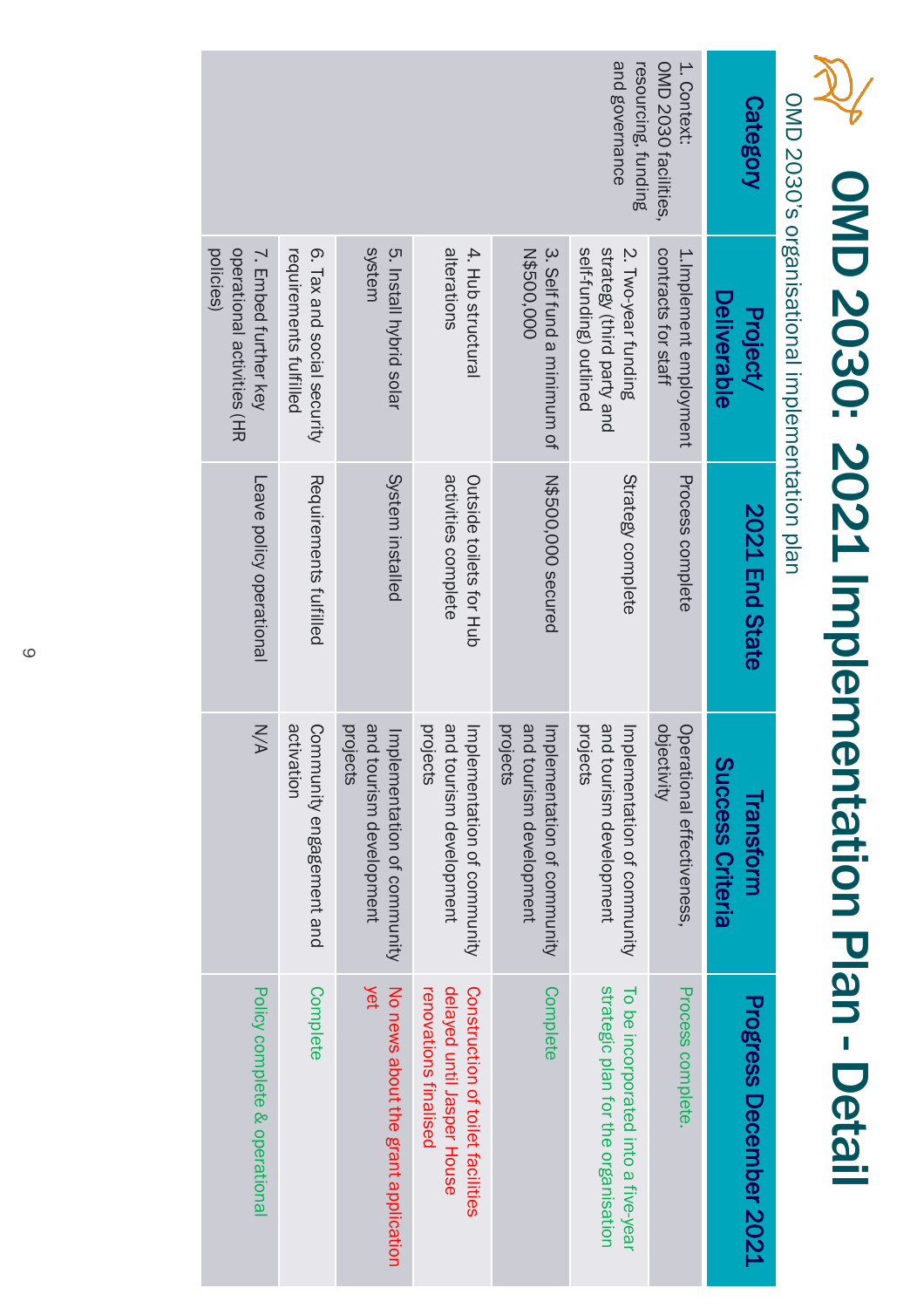|                                                                        | OMD 2030's KPI's are reportable to its Board of Directors<br>OMD 2030: Key Performance Indicators<br><b>Urganisati</b>                                                                                  | phal                                                                                                                                 | $\overline{\phantom{a}}$                                                                                                                                                              |
|------------------------------------------------------------------------|---------------------------------------------------------------------------------------------------------------------------------------------------------------------------------------------------------|--------------------------------------------------------------------------------------------------------------------------------------|---------------------------------------------------------------------------------------------------------------------------------------------------------------------------------------|
| Category                                                               | Programme KPI                                                                                                                                                                                           | to KPI defaults)<br>凹<br><b>UITE MEASUITES</b> (in addition                                                                          | Status/Comment                                                                                                                                                                        |
| funding<br>facilities<br>Governance,<br>resourcing<br><b>OMD 2030:</b> | $\bullet$<br>$\bullet$<br>Independent funding strategy in place<br>complete<br>Registration as an Incorporated Association Not for Gain                                                                 | lo material asset allocation                                                                                                         | complete January 2021<br>Business registration<br><b>Strategy pending</b>                                                                                                             |
|                                                                        | Outside toilet and washroom constructed at the Hub<br><b>HR policies embedded</b><br>OMD 2030 fully independent operationally                                                                           | No material asset allocation                                                                                                         | House final rennovations<br>Construction pending Jasper<br>Complete<br>Complete                                                                                                       |
| Complete                                                               | $\bullet$<br>New Town Transform Porum operational<br>OMD 2030 is a trusted, independent brand                                                                                                           | and OMD 2030<br>between OMDis, Namdeb, OTC<br>Unclear boundaries of relationship                                                     | Not operational - lack of<br>been recent joint meetings re<br>engagement & Covid-19<br>Museum & Tourism Expo<br>restrictions, although has<br>Complete<br>Diamond Festival, Shipwreck |
|                                                                        | explain the roles of OMD 2030 and the other transform<br>Community meeting and 4 focus group meetings held to<br>stakeholders<br>project<br>Full collaboration with OTC on environmental sustainability | ack of OTC buy in                                                                                                                    | Complete<br>Complete                                                                                                                                                                  |
| strategy<br>Town Transform                                             | $\bullet$<br>Comprehensive Town Transform strategy in place<br>supported by OTC, Regional Government, GRN, OMDis,<br>Namdeb and OMD 2030                                                                | relationship between OMDIs,<br>plan. Unclear boundaries of<br>to substitute a post proclamation<br>No structure, process or document | engagement & Covid-19<br>restrictions<br>Not operational - lack of                                                                                                                    |

Namdeb

, OTC and OMD 2030

Namdeb, OTC and OMD 2030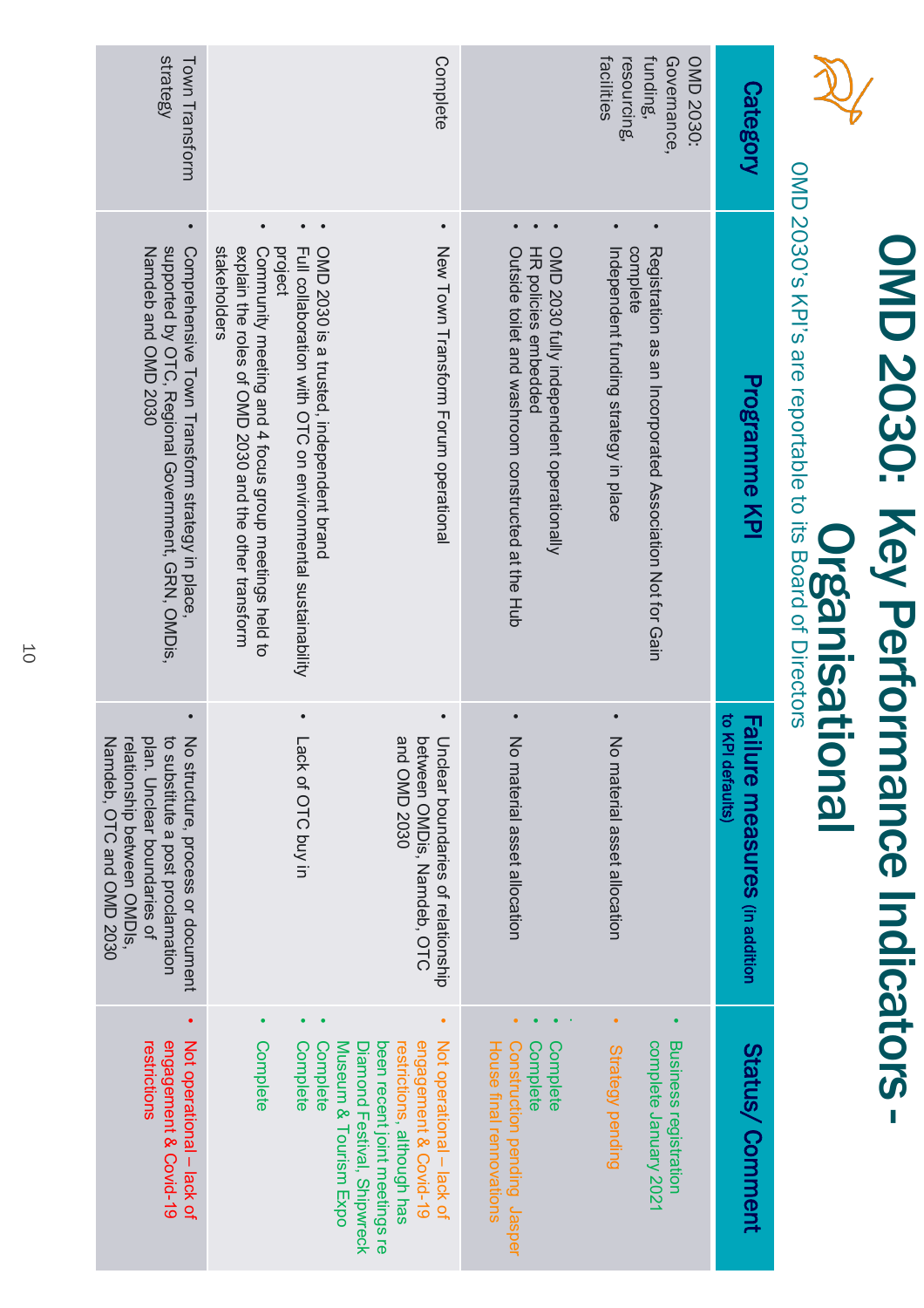

# OONTINE MEASURES **OUNTHAINE MESSURES**

### (Pre – Determined Activities)OPERATION OPERSION<br>NONDER

 $\overline{1}$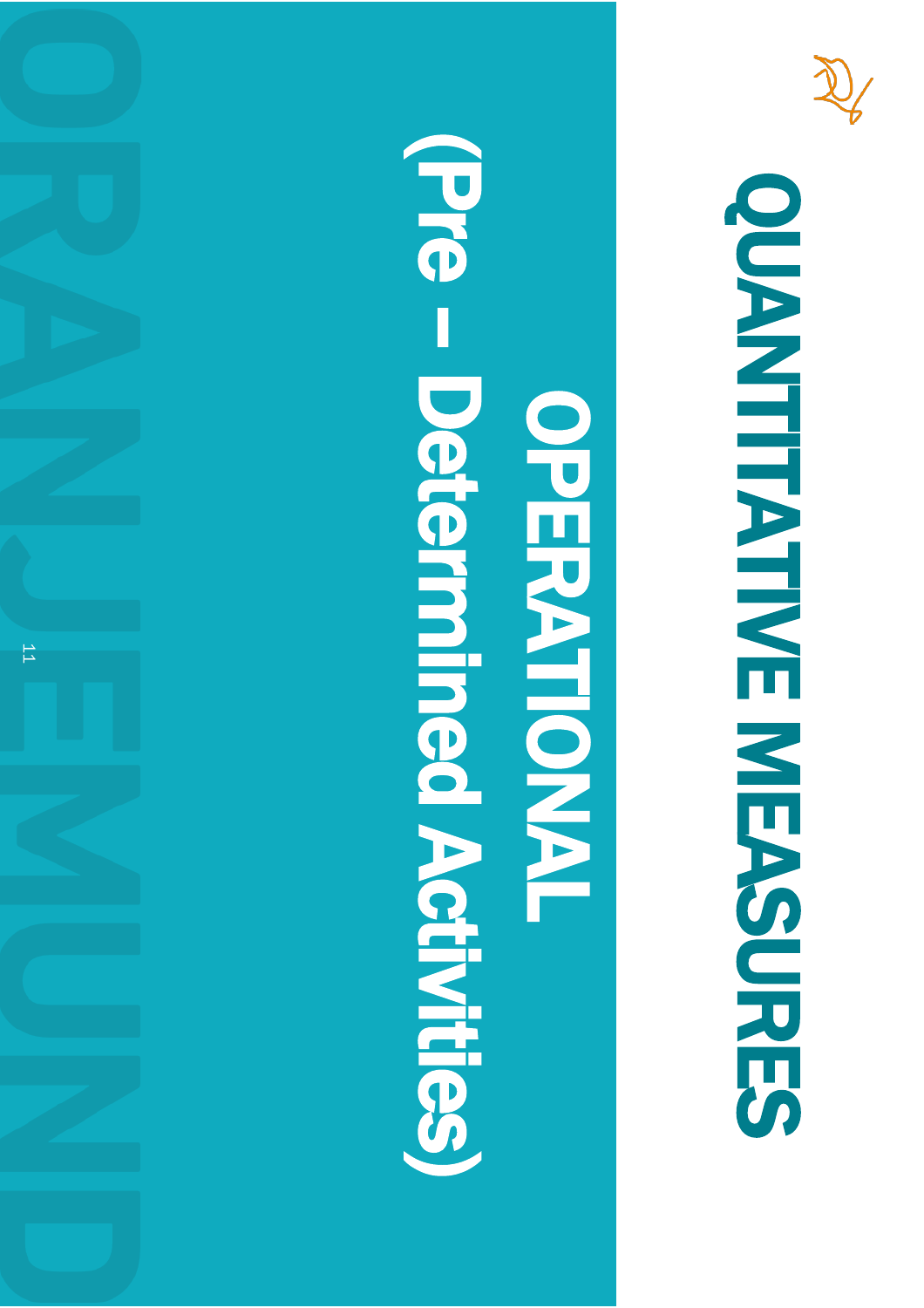

## OMD 2030: Tourism Implementation Plan -OMD 2030: Tourism Implementation Plan **Summary 2021** Summary 2021

### Achieved Achieved

- 1. Two-Year Town Tourism Strategy implemented; Two-Year Town Tourism Strategy implemented;
- **N** Hospitality training for 1 local lodge, 1 restaurant & 1 local business; local business; Hospitality training for 1 local lodge, 1 restaurant & 1
- $\boldsymbol{\omega}$ Trained 6 local tour guides; Trained 6 local tour guides;
- 4. from 7 different countries Tourism Information centre dealt with 1745 enquiries from 7 different countries Tourism Information centre dealt with 1745 enquiries

### Delayed

- 1. Completion of hospitality training due to Covid-19 restrictions; to Covid-19 restrictions; Completion of hospitality training due
- <u>M</u> Association of Namibia conterence Participation in Hospitality postponed due to Covid-19 restrictions; Association of restrictions; postponed due to Covid-19 Participation in Hospitality Namibia conference
- due to Covid-19 impacts. Regional tourism group not active due to Covid Regional tourism group not active -19 impacts.

 $\boldsymbol{\omega}$ 

### **Next Steps** Next Steps

- 1. Complete hospitality training; Complete hospitality training;
- $\omega$   $\sim$ Launch the //Kharas regional tourism group; Launch the //Kharas regional tourism group;
- Complete registration with Namibian Tourism Board as Complete registration with Namibian Tourism Board as
- 4. a Tourism Activities provider; a Tourism Activities provider;
- Open the Jasper House museum, plan 2 tourism Open the Jasper House museum, plan 2 tourism
- activities for 2022 and aim for 1000 visitors in 2022. activities for 2022 and aim for 1000 visitors in 2022.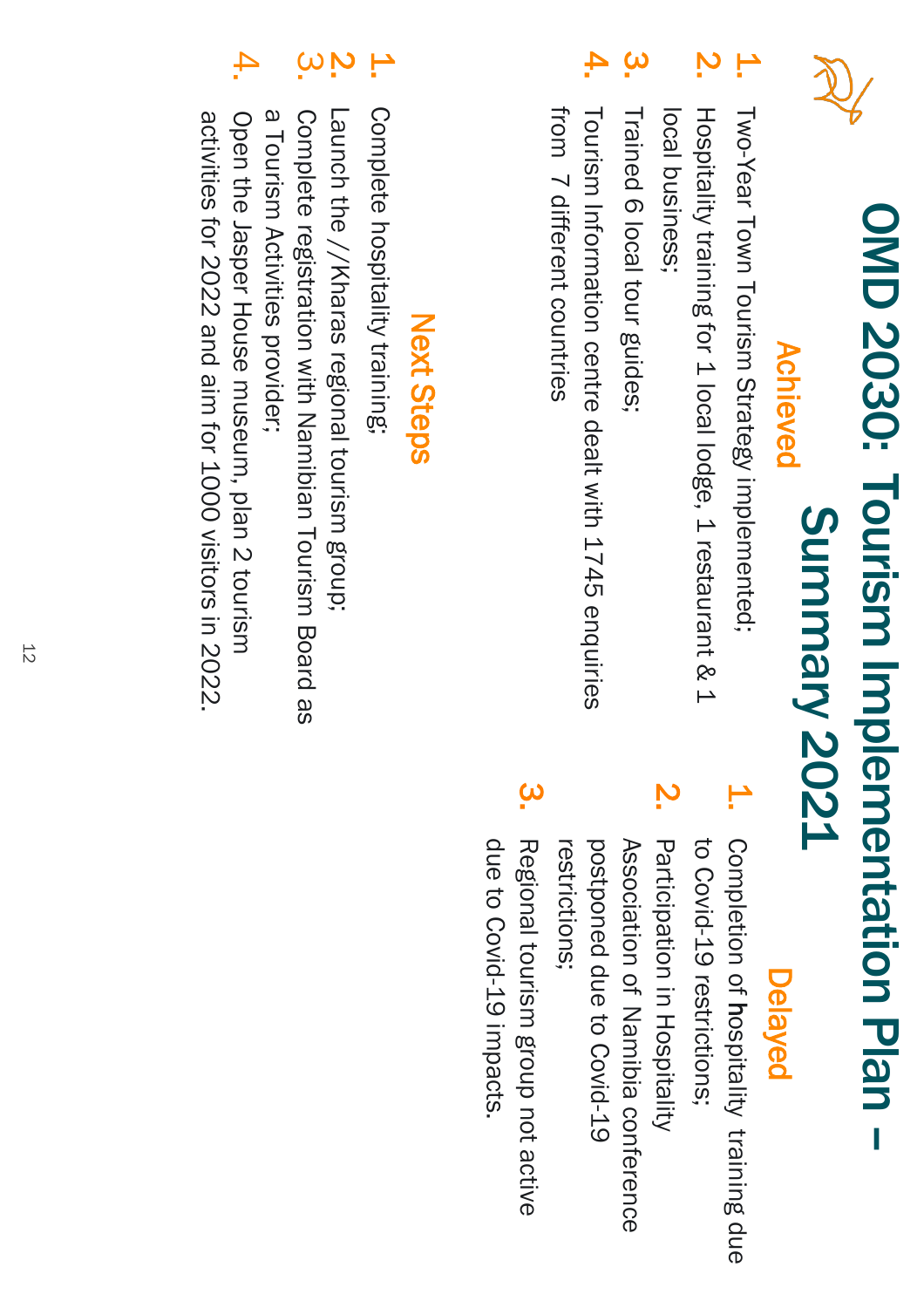## OMD 2030: 2021 Implementation Plan - Detail

OMD 2030's operational implementation plans 1 of 4: Tourism (in partnership with OMD 2030's operational implementation plans 1 of 4: Tourism (in partnership with OMDis)

|                                                                                                     |                                                                                                                                                                                         | Strategy &<br>implementation<br>1. Content: Tourism                         | Category                      |
|-----------------------------------------------------------------------------------------------------|-----------------------------------------------------------------------------------------------------------------------------------------------------------------------------------------|-----------------------------------------------------------------------------|-------------------------------|
| training programme<br>3. Hospitality & tour guide                                                   | regional tourism forums<br>2. Participate in 2 national or                                                                                                                              | implemented<br>1. 2-Year Tourism Strategy                                   | <b>Project/Deliverable</b>    |
| 6 local guides trained<br>3 training events completed                                               | Attended events                                                                                                                                                                         | implemented<br>Strategy complete and                                        | 2021 End State                |
| town brand<br>New industry, new SME's,                                                              | integration<br>Regional and national                                                                                                                                                    | upheld, town brand<br>Historic identity of town<br>New industry, new SME's, | Success Criteria<br>Transform |
| 6 Local tour guides trained<br>Covid regulations intervened<br>Hospitality training continued until | in February 2022<br>OMD 2030 has been asked to<br>cancelled due to Covid restrictions.<br>Association of Namipia conterence<br>present at the Hospitality<br>Regional & national events | Strategy complete & implemented                                             | Progress December 2021        |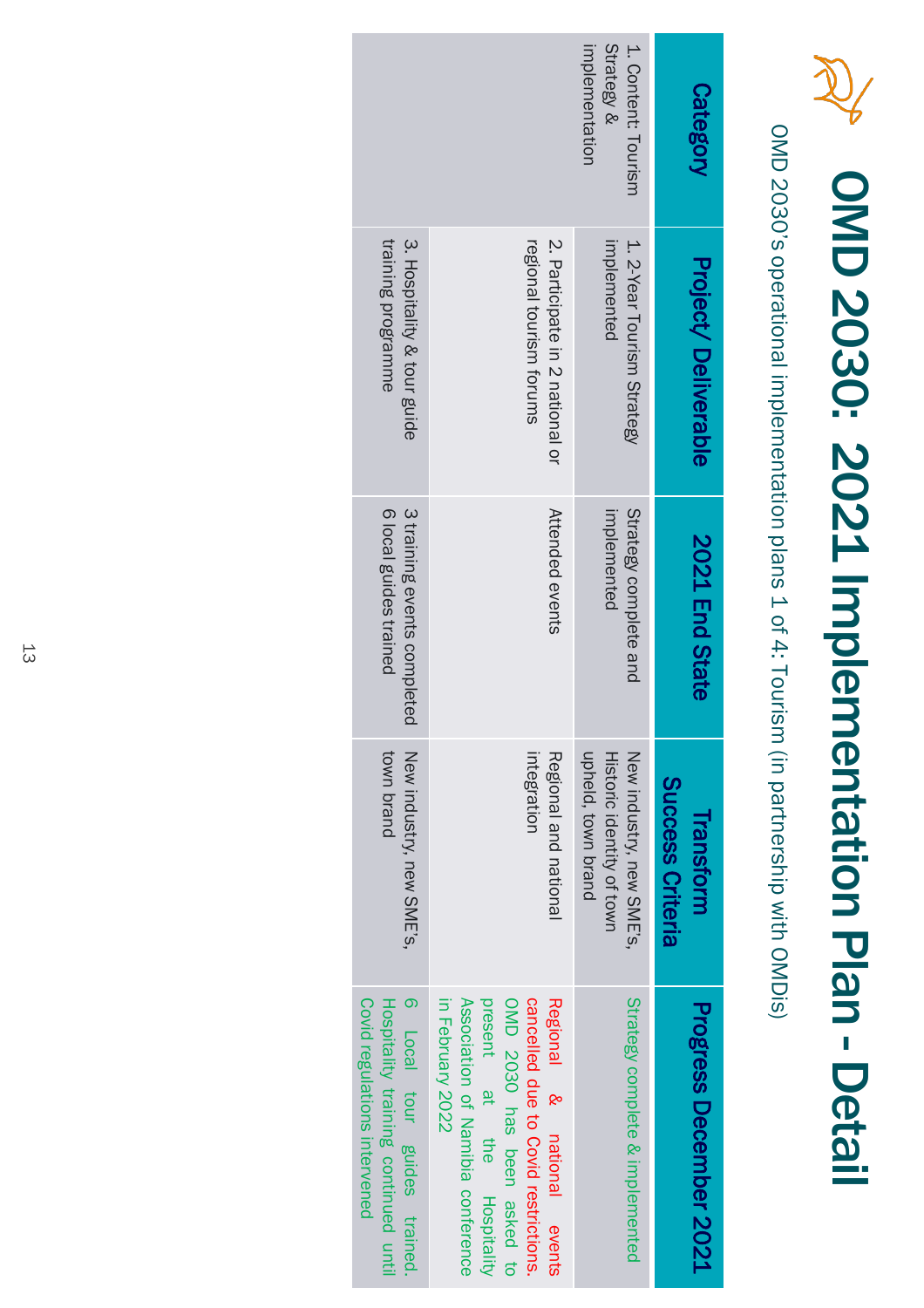## OMD 2030: Key Performance Indicators - Tourism

OMD 2030's KPI's are reportable to its Board of Directors OMD 2030's KPI's are reportable to its Board of Directors

|                                                                                                                                                                                                                                                                                                             | Tourism                                 | <b>Category</b>                                   |  |
|-------------------------------------------------------------------------------------------------------------------------------------------------------------------------------------------------------------------------------------------------------------------------------------------------------------|-----------------------------------------|---------------------------------------------------|--|
| Hospitality and tour guide training complete<br>OMD 2030 participates in 2 national or regional tourism<br>forums                                                                                                                                                                                           | Tourism strategy in place & implemented | Programme KPI                                     |  |
| Lack of OMDis buy in                                                                                                                                                                                                                                                                                        |                                         | addition to KPI defaults)<br>Failure measures (in |  |
| Covid regulations prevented all<br>6 Local tour guides completed<br>Training launched (in<br>assessment<br>from taking place<br>the training and passed the<br>trainingwas postponed due to<br>Covid-19 pandemic<br>conjunction with OMDis), but<br>national and regional events<br>majority of hospitality | Implemented                             | Status/Comment                                    |  |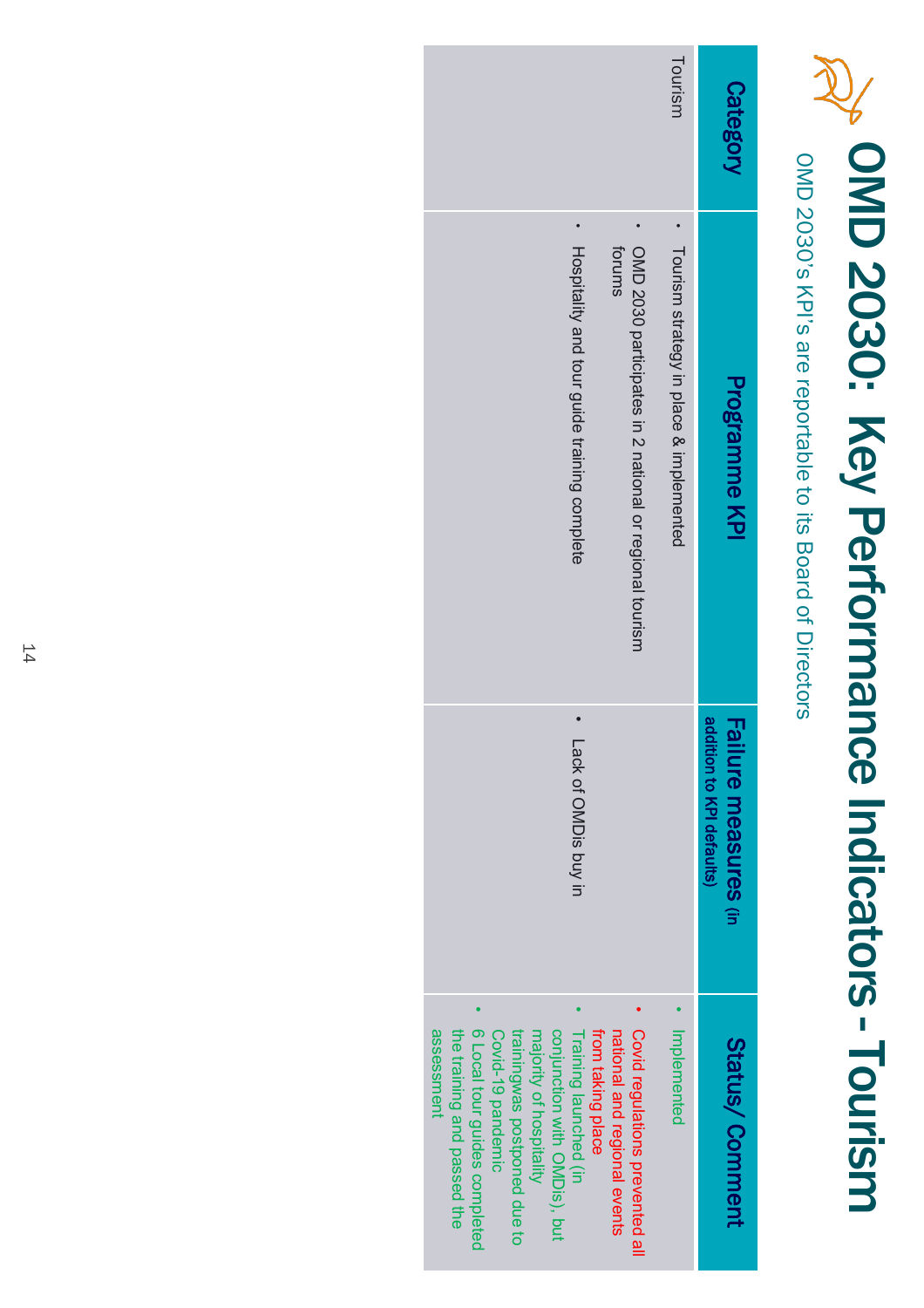

### OMD 2030: Community Engagement (CE) and Activation (CA) Implementation Plan -OMD 2030: Community Engagement (CE) and Activation (CA) Implementation Plan **Summary 2021** Summary 2021

#### Achieved Achieved

- 1. Four community newsletters published; Four community newsletters published;
- <u>ي</u> Three social media posts per week published; Three social media posts per week published;
- $\boldsymbol{\omega}$ Six Night Markets and 30' Food on Fridays' held; Six Night Markets and 30' Food on Fridays' held;
- 4. Citizenry Activation (CA) strategy implemented; Citizenry Activation (CA) strategy implemented;
- <u>ុ</u>ហ Six resilience Life-coaches trained Six resilience Life-coaches trained
- <u>က</u> Six community fun runs completed Six community fun runs completed
- $\blacktriangleright$ On-line Resilience workshops held for Oranjemund men and women On-line Resilience workshops held for Oranjemund men and women

### **Next Steps** Next Steps

.

- 1. Launch community resilience Life-coaching programme; Launch community resilience Life-coaching programme;
- **N** Update the CA strategy to cover the next 5 years Update the CA strategy to cover the next 5 years
- $\boldsymbol{\omega}$ Complete a second male resilience workshop series Complete a second male resilience workshop series
- 4. Implement a youth resilience workshop series Implement a youth resilience workshop series

### Delayed

- 1. Pilot youth resilience event due to Covid-19 regulations; 19 regulations; Pilot youth resilience event due to Covid-
- **N** SO frood on Friday, stalls at the Hub due 30 'Food on Friday' stalls at the Hub due
- $\mathbf{\dot{\omega}}$ to Covid-19 regulations; Park Run pilot due to Covid-19 Park Run pilot due to Covid-19 -19 regulations;
- regulations. regulations.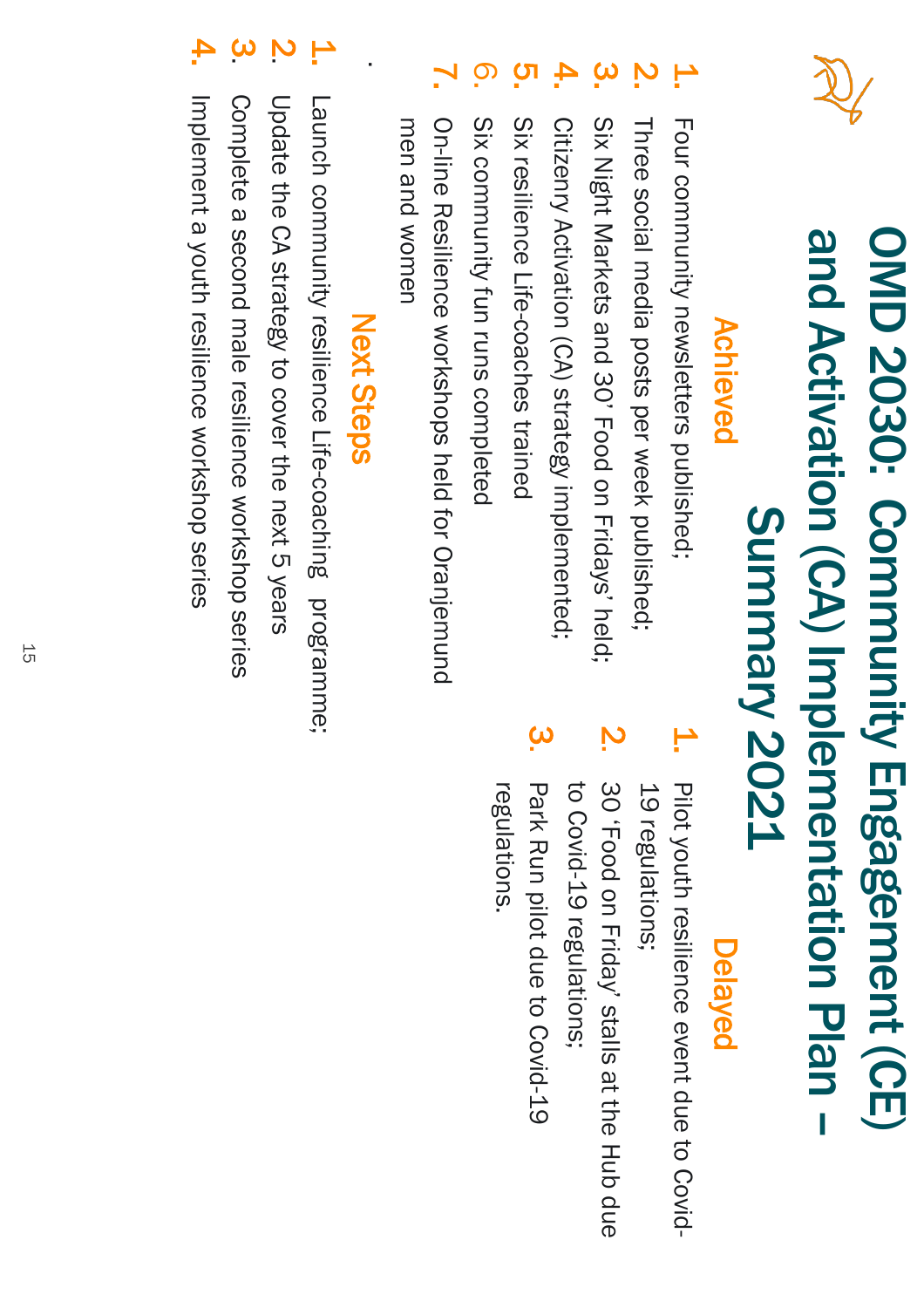|                                     |                                            |                                             | OMD 2030: 2021 Implementation Plan Detail                                                                    |                                                                                                                        |
|-------------------------------------|--------------------------------------------|---------------------------------------------|--------------------------------------------------------------------------------------------------------------|------------------------------------------------------------------------------------------------------------------------|
|                                     | OMD 2030's operational implementation 2 of |                                             | 4, Citizenry Engagement                                                                                      |                                                                                                                        |
| Category                            | <b>Project/ Deliverable</b>                | 2021 End State                              | Success Criteria<br>Transform                                                                                | <b>Progress December 2021</b>                                                                                          |
| Citizenry Engagement<br>1. Content: | 1. Community Newsletter                    | published<br>4 newsletters                  | of choice. Active citizenry<br>participation<br>New town and social identity, town                           | S Mewsletters published. New format<br>300+ people on newsletter mailing list.<br>and publishing schedule implemented. |
|                                     | 2. Social media                            | media posts per week<br>Minimum of 3 social | of choice. Active citizenry<br>pal<br>New town and social identity, town<br>rticipation                      | Facebook page has 4650 followers.<br>generated<br>Many more posts than 3 a week<br>throughout<br>the year.             |
|                                     | 3. Night Market                            | 10 Night markets held                       | of choice. Active citizenry<br>participation, support local<br>economy<br>New town and social identity, town | host 6 markets<br>Due to Covid 19. were only be able to                                                                |
|                                     | dous<br>4. Hub Market and retail           | slls<br>30 'Food on Friday'                 | $\overline{a}$<br>New town and social identity, town<br>choice. Active citizenry                             | 30 food on Fridays held<br>Due to Covid regulations & lack of                                                          |

sold in shop

dous ui plos

Event took place

Event took place

5. Women's conference

5. Women's conference

economy

economy

participation

participation

New social identity, active citizenry Not

New social identity, active citizenry

possible

due<br>Gue to

Covid

regulations.

participation, support local of choice. Active citizenry

participation, support local

visitors,

2021

the

shop

was

put oj<br>B

hold'

for

20%, local products stalls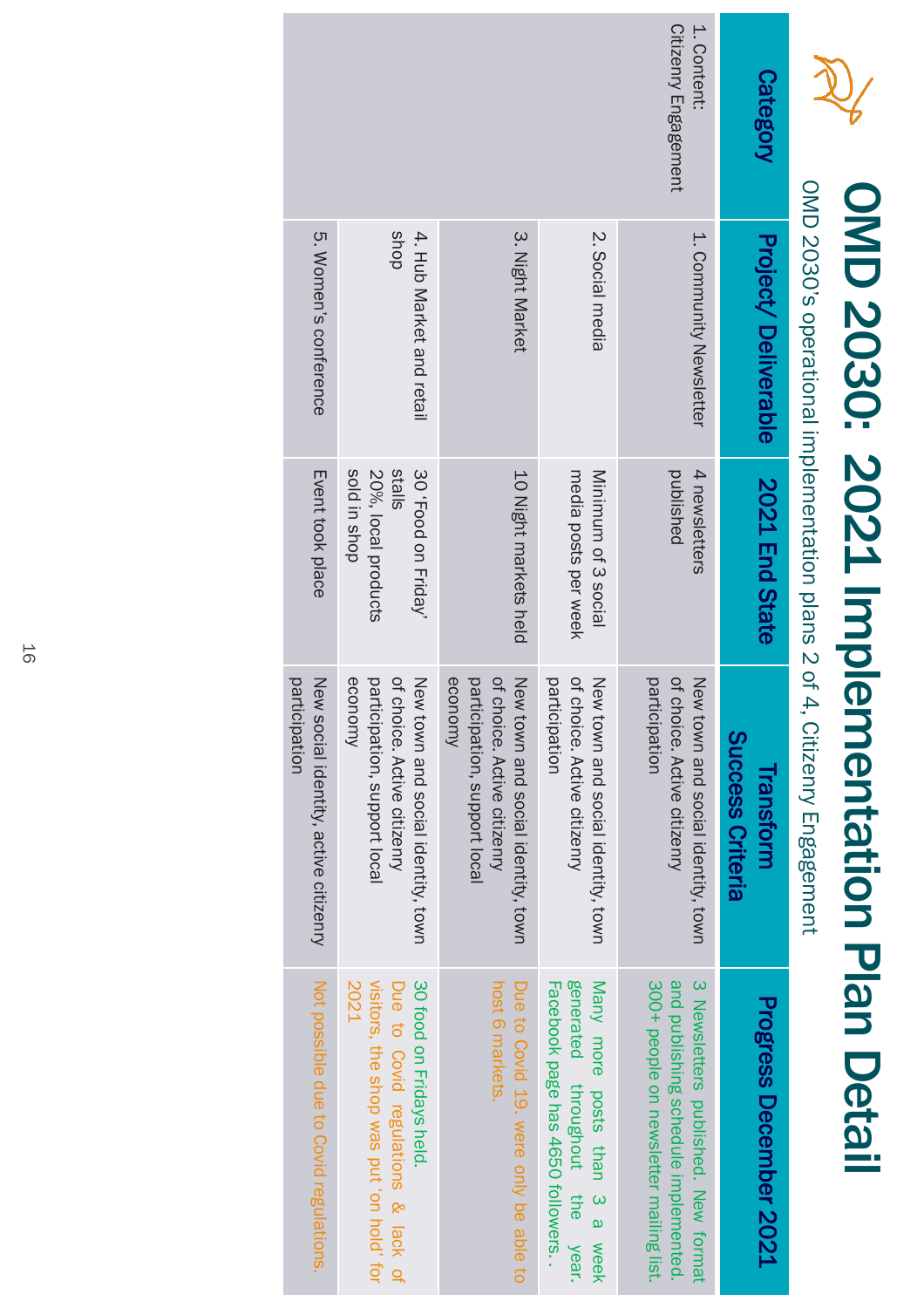## OMD 2030: 2021 Implementation Plan - Detail

OMD 2030's operational implementation plans 3 of 4, Citizenry Activation **DMD ORD?** c 3 of 1 Citizevina Artico

|                                        | OMD ZOSO S Operational implementation plans 3 or 4, culzenity Activation |                                           |                                                 |                                                                                                                     |
|----------------------------------------|--------------------------------------------------------------------------|-------------------------------------------|-------------------------------------------------|---------------------------------------------------------------------------------------------------------------------|
| Category                               | <b>Project/ Deliverable</b>                                              | 2021 End State                            | Success Criteria<br>Transtorm                   | <b>Progress December</b><br><b>2021</b>                                                                             |
| <b>Citizenry Activation</b><br>Content | implemented<br>1. Citizenry activation strategy                          | Strategy complete                         | town of choice<br>New town and social identity, | Strategy implemented                                                                                                |
|                                        | completed<br>2. Resilience life coach training                           | coaches trained<br>4 Community Resilience | town of choice<br>New town and social identity, | different ages<br>5 Resileince Life-coaches trained<br>backgrounds).<br>(3 female and<br>2 male or<br>pue<br>ethnic |
|                                        | 3. Pilot youth resilience<br>workshop held                               | 1 workshop series completed               | town of choice<br>New town and social identity, | Draple to complete due to Coxid<br>meetings took place<br>regulations although preliminary                          |
|                                        | 4. Park run piloted                                                      | 6 park runs held                          | town of choice<br>New town and social identity, | OVer subscriped. Numbers taking<br>6 Fun runs took place. All were<br>part were limited by Covid<br>regulations     |
|                                        | 5. Covid-19 Support                                                      | As needs arise                            | town of choice<br>New town and social identity, | OMD 2030 was an integral part<br>of the Oranjemund Town Covid<br>Task Force                                         |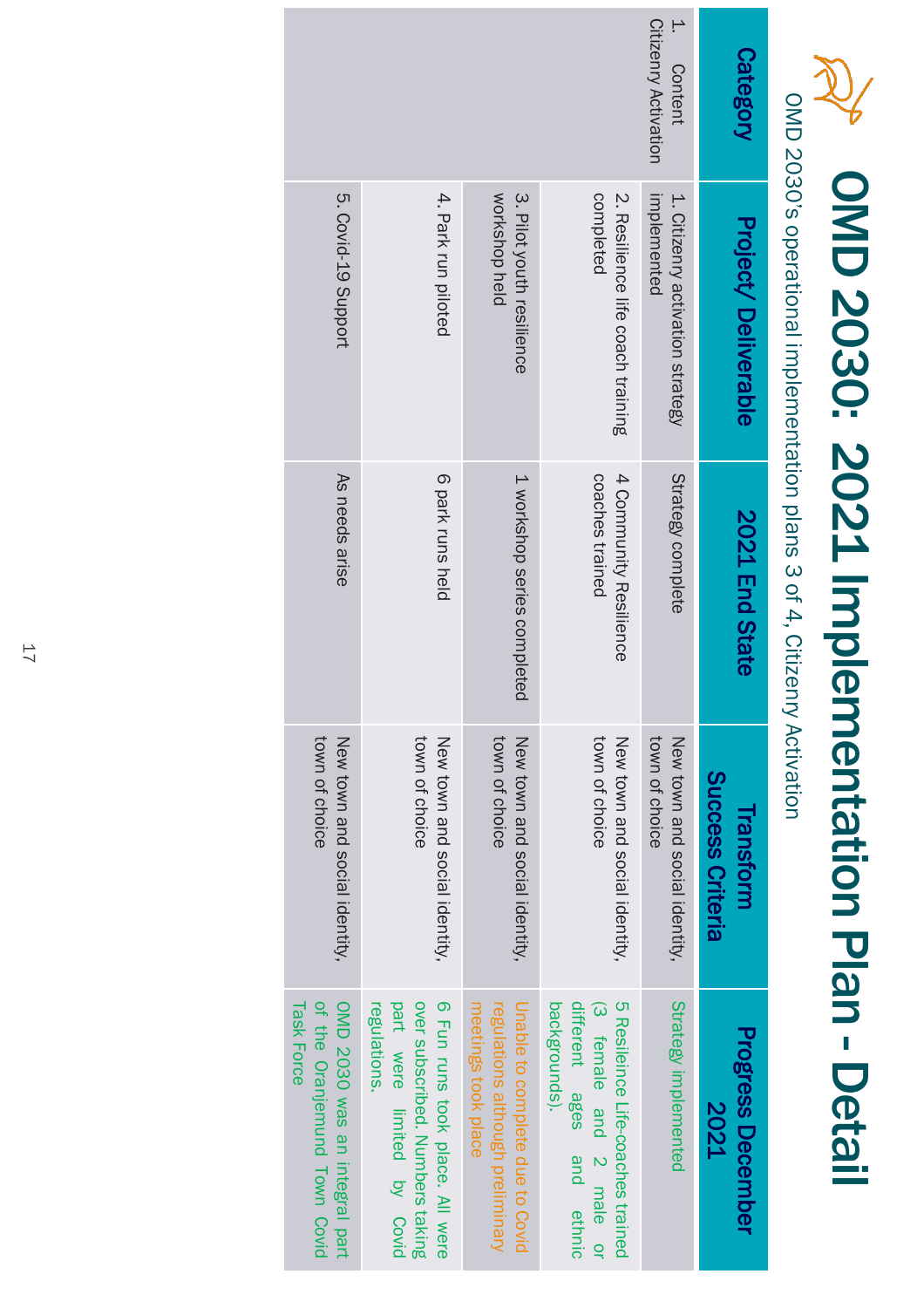

# OMD 2030: Key Performance Indicators OMD 2030: Key Performance Indicators -

## OMD 2030's KPI's are reportable to its Board of Directors CE and CA

OMD 2030's KPI's are reportable to its Board of Directors

|                                | Citizenry<br>Activation                                                                                      |                                                                                                              | <b>Citizenry</b><br>Engagement                                                                              | <b>Category</b>                                   |
|--------------------------------|--------------------------------------------------------------------------------------------------------------|--------------------------------------------------------------------------------------------------------------|-------------------------------------------------------------------------------------------------------------|---------------------------------------------------|
| 6 park runs completed          | Youth resilience workshop held<br>Resilience Life coaches trained<br>Citizen activation strategy implemented | 20% local products sold in the shop                                                                          | 10 Night Markets and 30 Fridays' held<br>3 social media posts per week<br>4 community newsletters published | <b>Programme KPI</b>                              |
|                                |                                                                                                              |                                                                                                              |                                                                                                             | addition to KPI defaults)<br>Failure measures (in |
| <b>Complete</b><br>regulations | <b>Complete</b><br>Preliminary work complete. Could not<br>Complete<br>hold the workshop due to Covid        | Unable to complete due to Covid-19. S<br>4.30 Food on Fridays held<br>required the cancellation of the other | 6 Night Markets held. Covid regulations<br><b>Complete</b><br>Complete (under new guidelines                | Status/Comment                                    |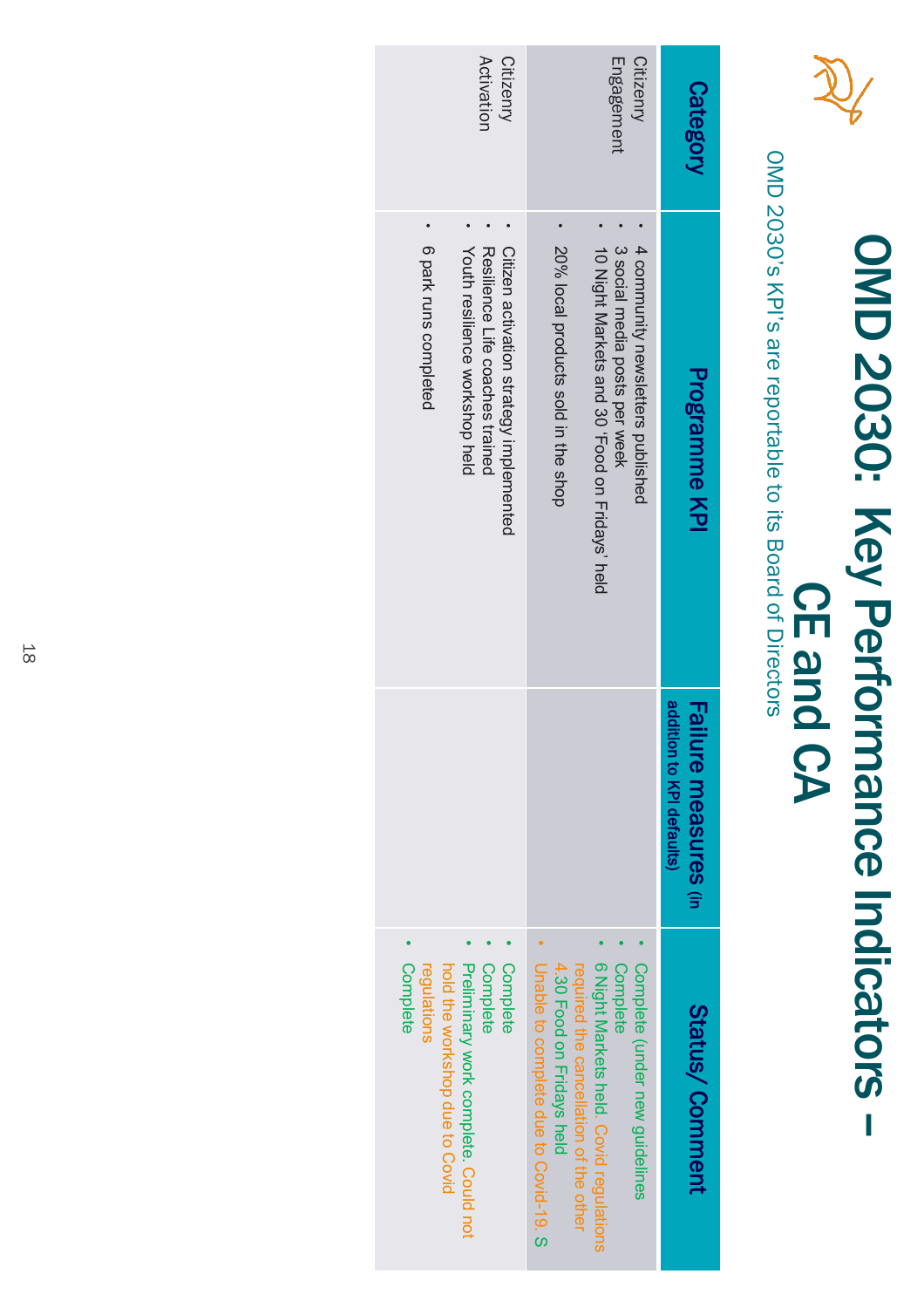

### OMD 2030: Town and Environmental Brand OMD 2030: Town and Environmental Brand Implementation Plan - Summary 2021 Implementation Plan Summary 2021

#### Achieved Achieved

- 1. Increase in number of social media enquiries and Interactions; interactions; Increase in number of social media enquiries and
- **2.** operational; Three-year Town for Tomorrow Action Plan operational; year Town for Tomorrow Action Plan
- $\boldsymbol{\omega}$ Five year's data from quarterly community bird disseminated to MEFT; counts at the Ramsar site collected, processed and disseminated to MEFT; counts at the Ramsar site collected, processed and Five year's data from quarterly community bird
- 4. our centres  $>$  3.2 tonnes of community waste recycled at our centres.  $>$  3.2 tonnes of community waste recycled at
- <u>ព្រ</u> 5. Installed an E-waste recycling centre Installed an E-waste recycling centre

### Delayed

Citizenry Science Brown Hyena monitoring project, due to Covid regulations project, due to Covid regulations. Citizenry Science Brown Hyena monitoring

1.

#### **Next Steps** Next Steps

- <u>ب</u> Implement E-waste recycling project; Implement E-waste recycling project;
- **N** Implement school educational project; Implement school educational project;

 $\mathbf{\omega}$ 

Conduct stakeholder engagements with Swartkop Hill area. community in order to produce and implement a biodiversity and social action plan for the Swartkop community in order to produce and implement a Conduct stakeholder engagements with Swartkop Hill area..biodiversity and social action plan for the

 $\vec{6}$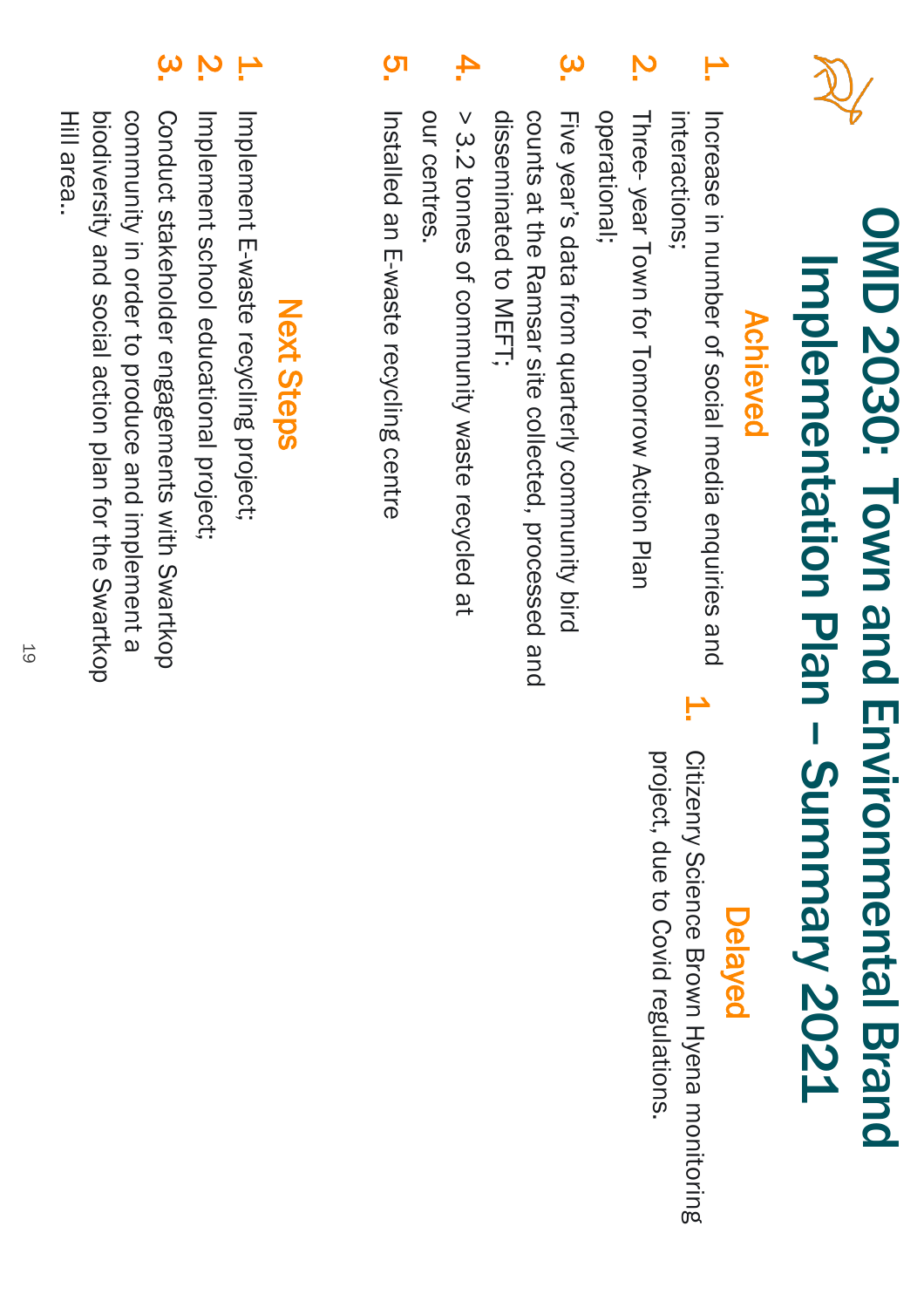| l.              |
|-----------------|
|                 |
|                 |
|                 |
|                 |
|                 |
|                 |
|                 |
|                 |
| J               |
|                 |
| i               |
|                 |
|                 |
|                 |
|                 |
|                 |
|                 |
|                 |
|                 |
|                 |
|                 |
|                 |
|                 |
|                 |
|                 |
|                 |
|                 |
|                 |
|                 |
|                 |
|                 |
|                 |
| I               |
|                 |
|                 |
|                 |
| ite<br>District |
|                 |
|                 |
|                 |
| NPIC<br>C<br>L  |
|                 |
|                 |
|                 |
|                 |
| Deta            |
|                 |
|                 |
|                 |
|                 |
|                 |

OMD 2030's operational implementation plans 4 of 4, Town Brand (together with OMDis) and Environmental Brand (together with OTC – not controllable)

| $\tilde{S}$ | Category                                | Town Brand<br>1. Content:                                                                                                                                                                                                                                          | 2. Content:<br>Environmental Brand                                                |                                                                                                                                        |
|-------------|-----------------------------------------|--------------------------------------------------------------------------------------------------------------------------------------------------------------------------------------------------------------------------------------------------------------------|-----------------------------------------------------------------------------------|----------------------------------------------------------------------------------------------------------------------------------------|
|             | <b>Project/ Deliverable</b>             | 1. Increase in number of social<br>interactions<br>media enquiries and                                                                                                                                                                                             | Plan operational<br>2. Town for Tomorrow Action                                   | 3. Recycling programme gains<br>further traction                                                                                       |
|             | 2021End State                           | applications to tell the<br>Voranjemund story'<br>Use variety of media                                                                                                                                                                                             | Action plan operational                                                           | 3.5 tonnes of waste recycled                                                                                                           |
|             | Success Criteria<br>Transform           | Active citizenry participation<br>identity, town of choice<br>New town and socia                                                                                                                                                                                   | Active citizenry participation<br>identity, town of choice<br>New town and social | Active citizenry participation<br>New town and social<br>identity, town of choice                                                      |
|             | <b>Progress December</b><br><b>2021</b> | general engagement on our<br>social media pages about<br>than in previous years. There<br><b>Oranjemund</b><br>was however much more<br>fewer online visitor enquiries<br>>4600 Facebook followers<br>Due to Covid 19, there were<br>information.<br>events<br>pue | Action plan operationa                                                            | opened<br>schools being closed for<br>much of the year<br>processed despite<br>New E-waste recycling centre<br>3.2 tonnes of recycling |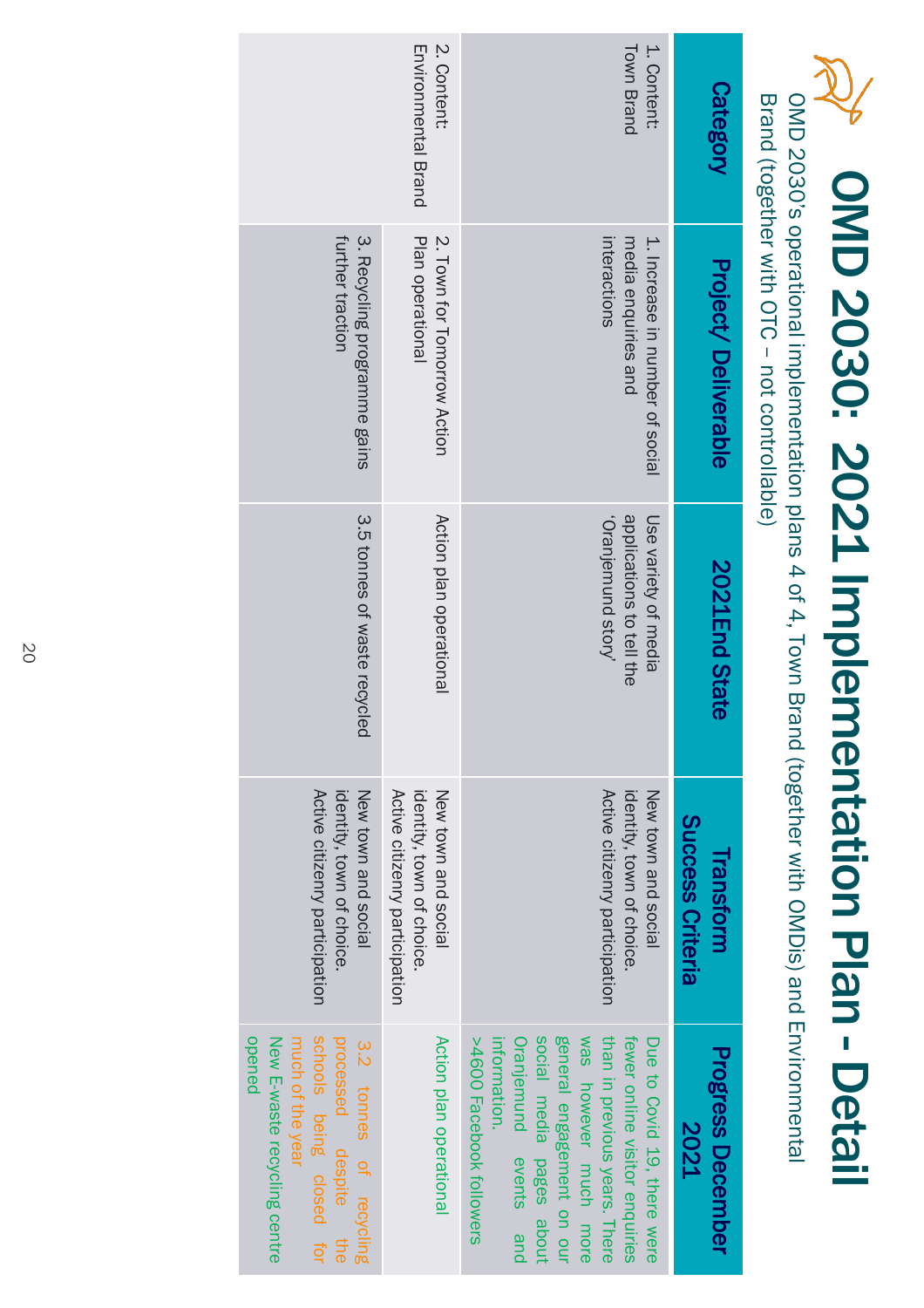

### OMD 2030: Key Performance Indicators and Environmental Brand and Environmental Brand  $\overline{\phantom{a}}$ **Town**

OMD 2030's KPI's are reportable to its Board of Directors OMD 2030's KPI's are reportable to its Board of Directors

| <b>Category</b>                           | Programme KPI                                                                                                     | to KPI defaults)<br><b>Failure measures</b> (in addition | Status/Comment                                                                                                                                                                                                                           |
|-------------------------------------------|-------------------------------------------------------------------------------------------------------------------|----------------------------------------------------------|------------------------------------------------------------------------------------------------------------------------------------------------------------------------------------------------------------------------------------------|
| Environmental<br>Town and<br><b>Brand</b> | 3,5 tonnes of waste recycled<br>Town for Tomorrow action plan operational<br>Increase in social media interaction | Lack of OTC buy in<br>Lack of community and school buy   | 3.52 tonnes of waste recycled<br><b>Complete</b><br><b>Complete</b><br>waste recycling centre installed<br>centres being shut for much of<br>Covid-19 pandemic. New E-<br>the year as a result of the<br>Target not met due to recycling |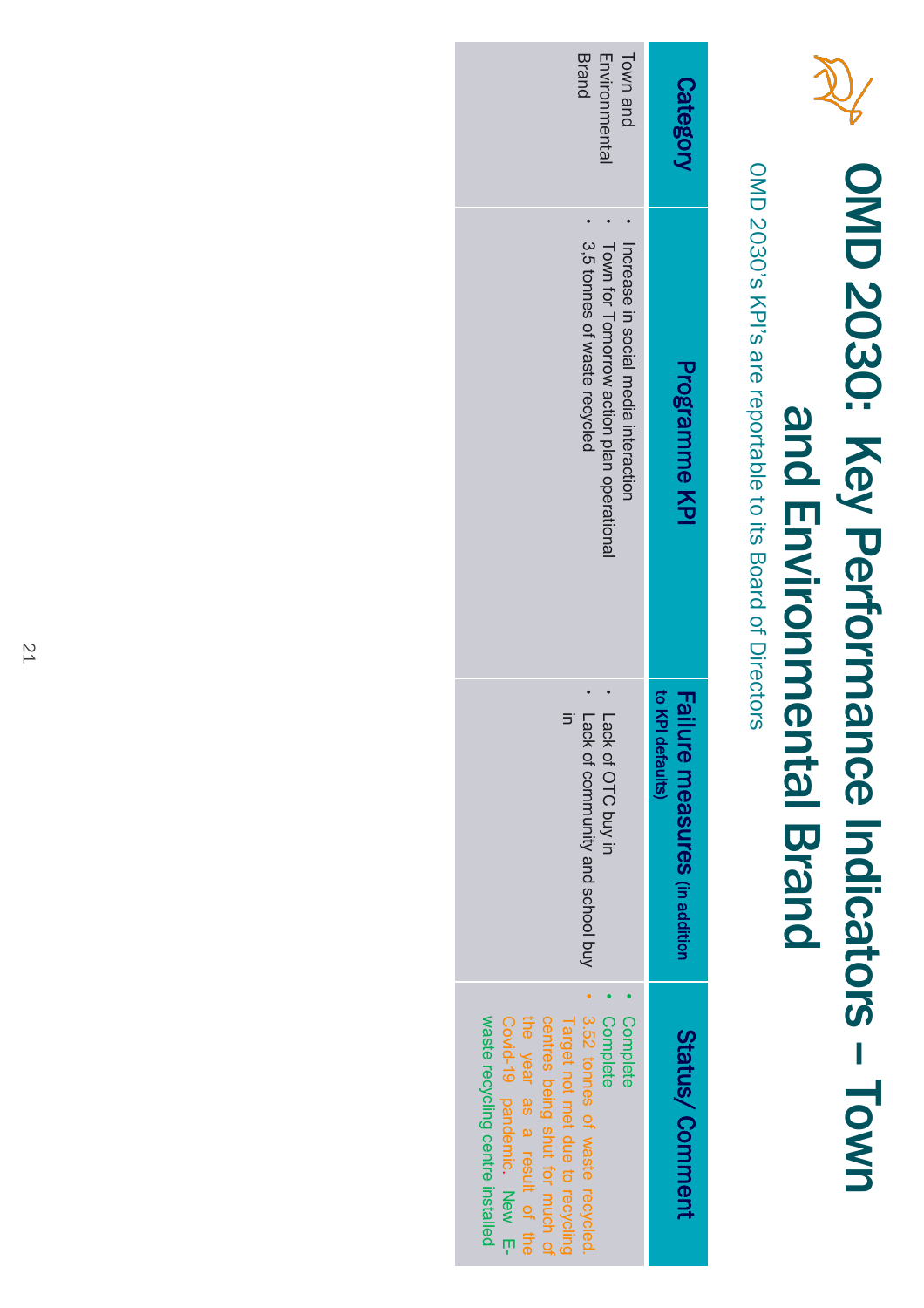

# OUTHE NEWSORE OONTINE MEASURES

## **Coportumistic Activities** (Opportunistic Activities)OPERATION OPERATION

22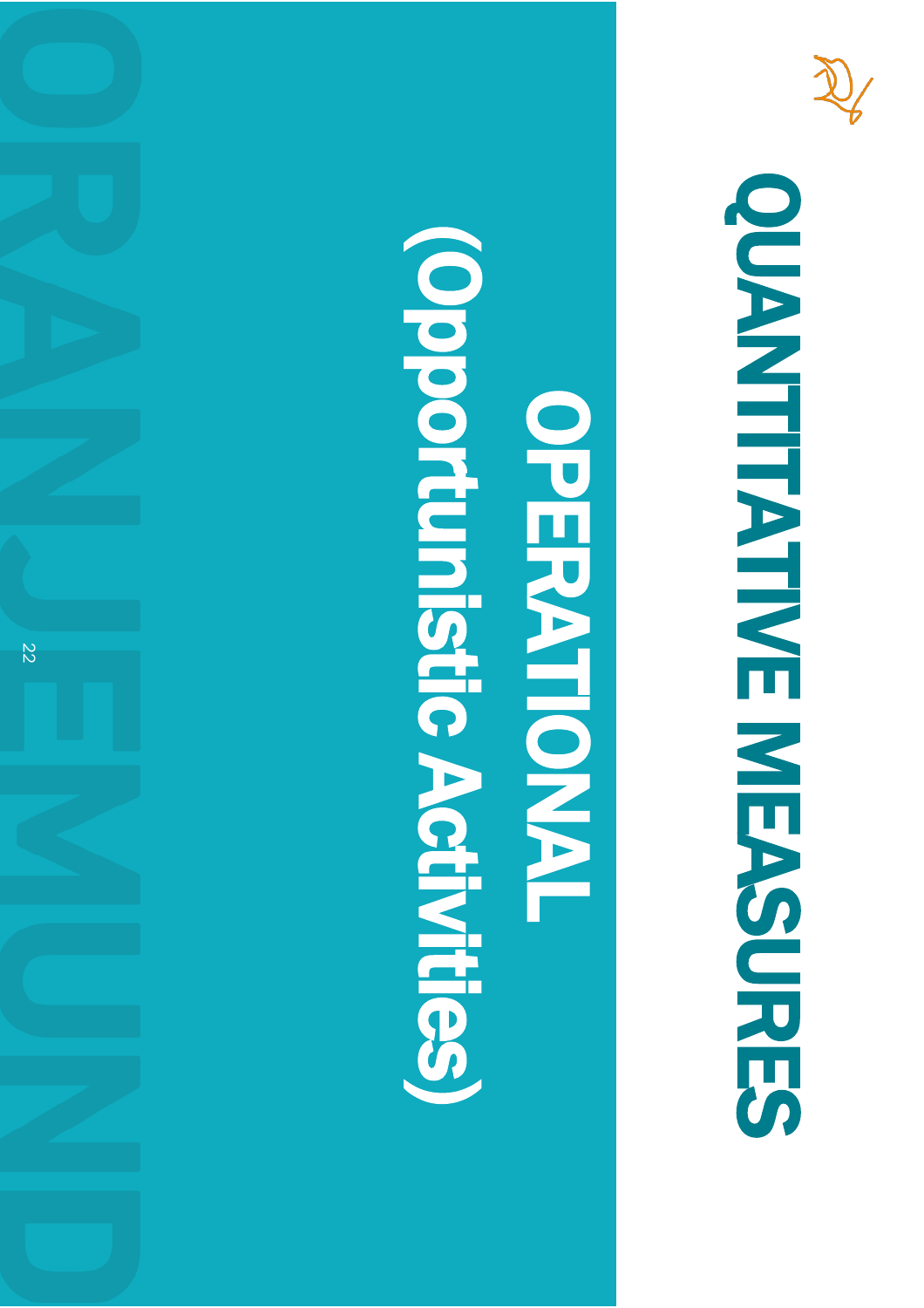

1.

### Implementation Plan - Summary 2021 Implementation Plan OMD 2030: Opportunistic Activities OMD 2030: Opportunistic Activities Achieved Achieved Summary 2021

- supported MoHSS, produced educational awareness posters, donated materials and sanitiser to the Integral part of Oranjenum of Dexic Task Torished weekly connuntity Covid Task Force. The Sovid Task Than Dovid Task The Sovid Task The Sovid Task The Sovid Task The Sovid Task The Sovid Task The Sovid Task The Sovid Task supported MoHSS, produced educational awareness posters, donated materials and sanitiser to the Integral part of Oranjemund Town Covid Task Force. Published weekly community Covid data,
- members to check that community members were adhering to agreed protocols over the weekends; and Nurses to enable them to contact patients, conducted weekly patrols with other task force testing site, supplied the testing site with electricity for three months, donated airtime to the Doctors and Nurses to enable them to contact patients, conducted weekly patrols with other task force testing site, supplied the testing site with electricity for three months, donated airtime to the Doctors members to check that community members were adhering to agreed protocols over the weekends;
- **2.** Hosted the 'AvantHosted the 'Avant-Premiere' of the doumentand' film 'Desert Paradise' which was filmed in Premiere' of the documentary film 'Desert Paradise' which was filmed in

Oranjemund and told the story of local people; Oranjemund and told the story of local people;

- $\mathbf{\omega}$ Launched the E-waste project; Launched the E-waste project;
- 4. Carried out male online personal resilience workshops. Carried out male online personal resilience workshops.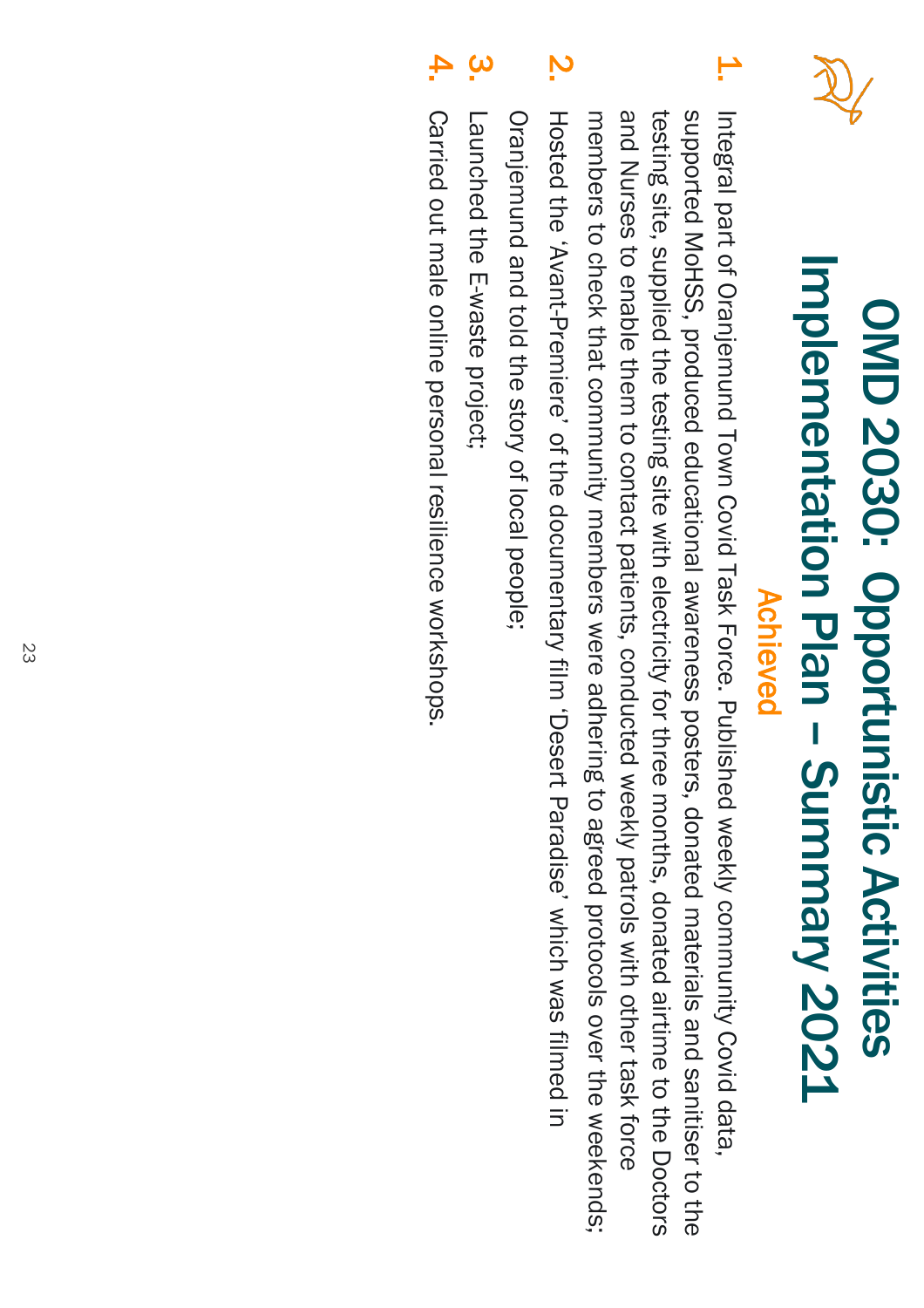



# **OUTHE NEWSORE** OUTHE MEASURES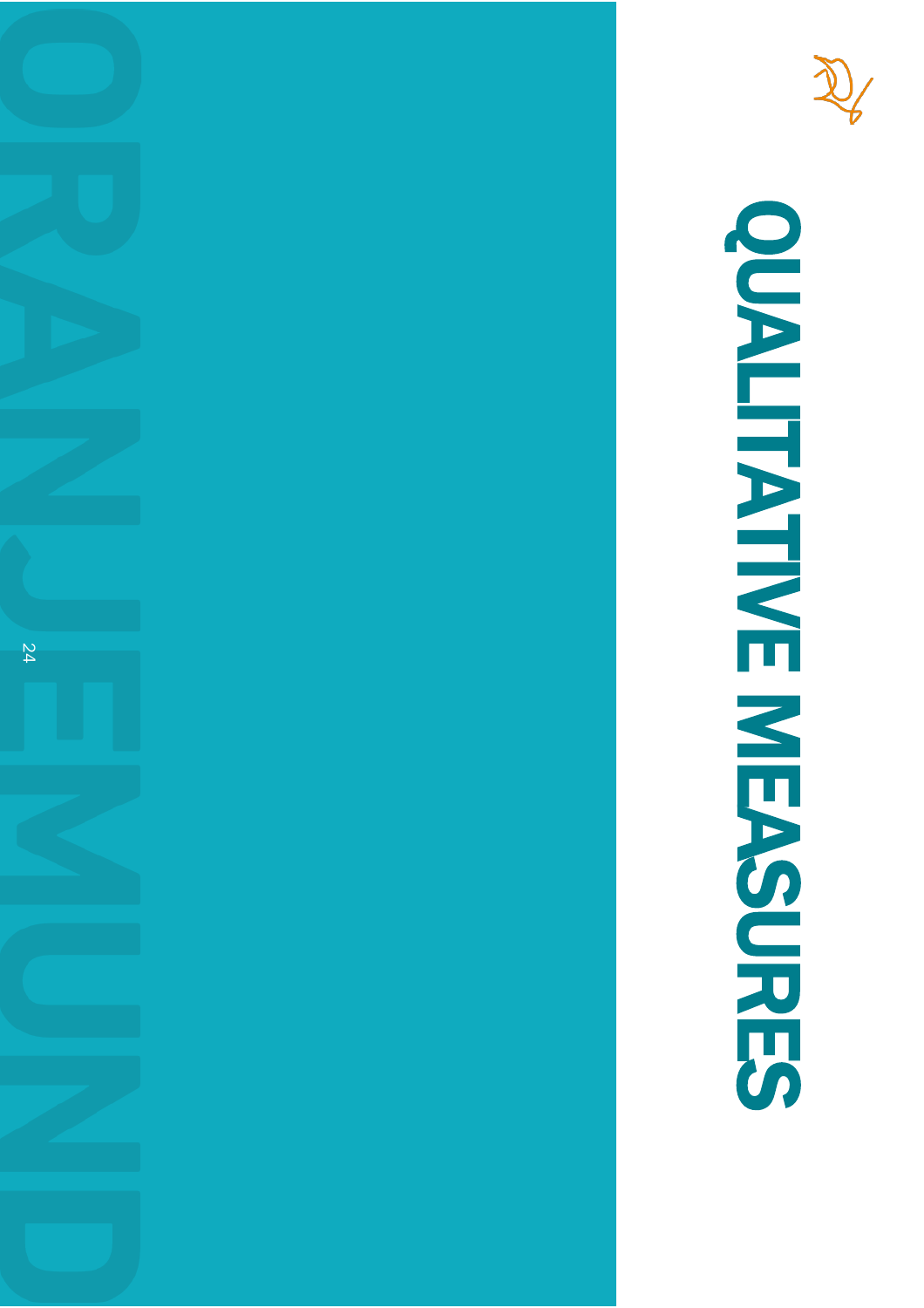

## OMD 2030: Qualitative Indicators OMD 2030: Qualitative Indicators

throughout 2021 throughout 2021. Although difficult to assess, qualitative measures indicate progress in many areas Although difficult to assess, qualitative measures indicate progress in many areas

#### Achieved Achieved

- 1. operational. Extra yoga activities arranged for Increase in health and fitness within the community (Fun runs over-subscribed, Yoga group Namdeb staff; Namdeb operational. Extra yoga activities arranged for community (Fun runs over Increase in health and fitness within the -subscribed, Yoga group
- **2.** Cafe ; night it was screened, 14 people answered the Avant Premiere of 'Desert paradise full for each Increase in citizen engagement despite Covid: Expression of Interest to run the Jasper House Avant Premiere of 'Desert paradise full for each Expression of Interest to run the Jasper House night it was screened, 14 people answered the Increase in citizen engagement despite Covid:
- $\boldsymbol{\omega}$ participation in projects has increased; requesting OMD 2030 assistance, advice or joint Other town transformation stakeholders participation in projects has increased; requesting OMD 2030 assistance, advice or Other town transformation stakeholders
- 4. Community Choir); 2030 when they were formed (Oranjemund not led by OMD 2030, but were advised by OMD Creation of other community groups that are Community Choir); 2030 when they were formed not led by OMD 2030, but were advised by OMD Creation of other community groups that are (Oranjemund
- <u>ហុ</u> Perception that OMD 2030 თ' more widely recognised locally and regionally, and has been able to impact many more parts <u>ር</u> the Oranjemund community 2. 2021 than in<br>E previous years. (e.g. ≫<br>W have received invitations to contribute to several regional and national events (e.g. formation <u>ር</u> regional tourism groups, invitation to present م<br>+ H<br>HAN National

### Delayed

conference

conterence

<u>ب</u> Key meetings are cancelled at short notice, and respect. Little progress with this issue started, evidencing lack of prioritisation or stakeholders arrive after meetings have (already identified in 2019). and respect. Little progress with this issue started, evidencing lack of prioritisation or stakeholders arrive after meetings have (already identified in 2019). Key meetings are cancelled at short notice,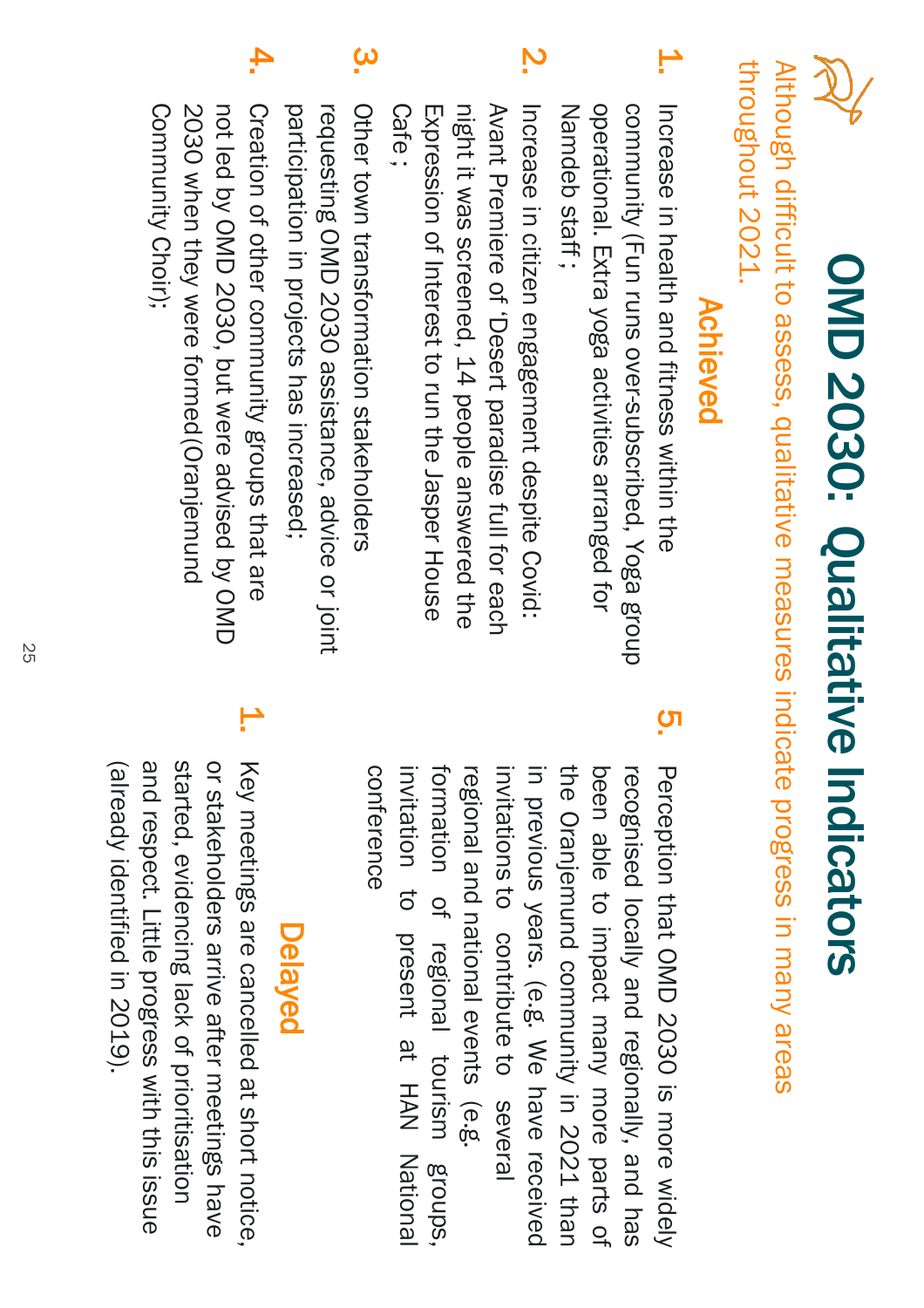

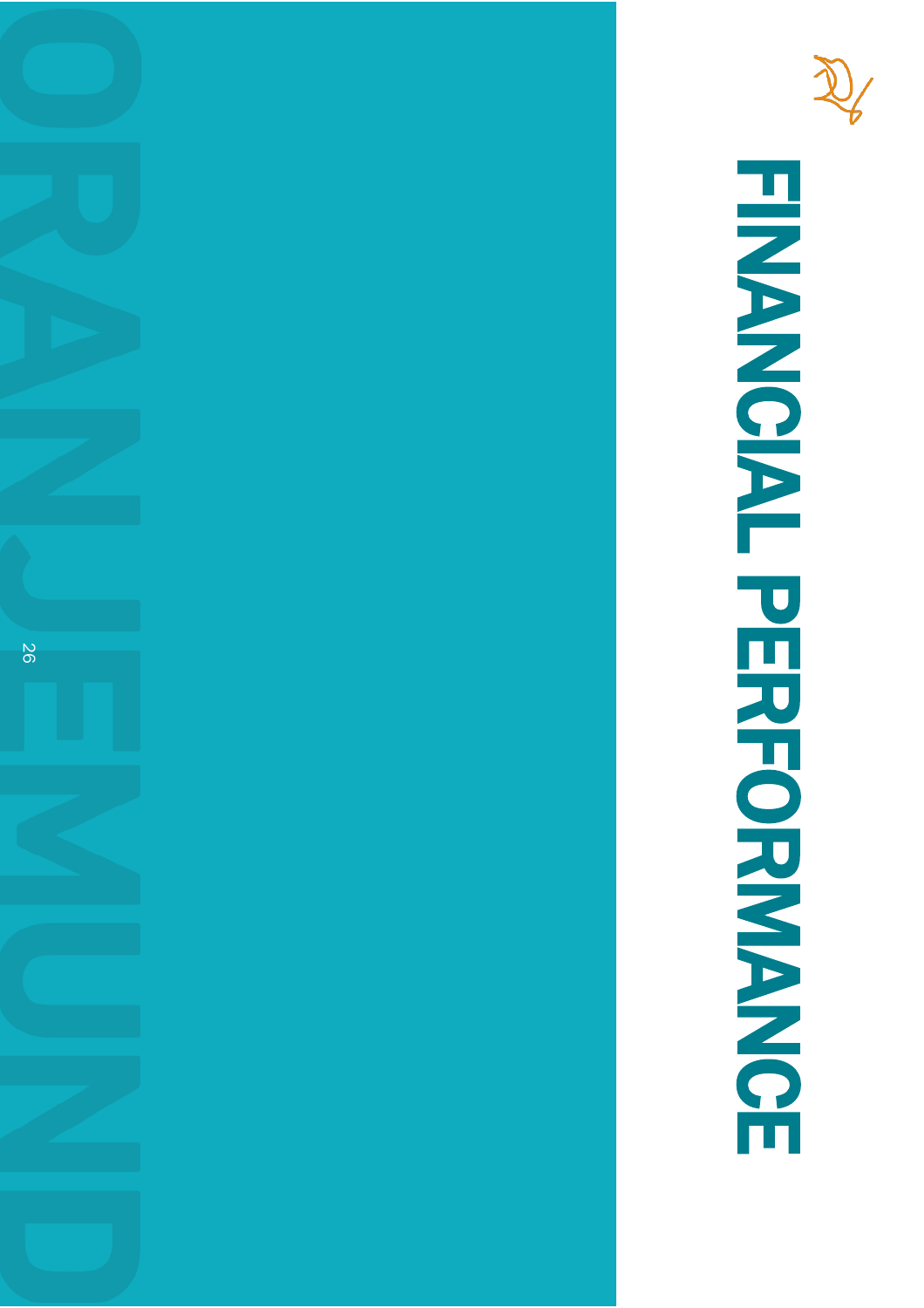

# OMD 2030: 2021 Financial Performance OMD 2030: 2021 Financial Performance

activities. activities. OMD 2030 operated under budget during 2021 due to Covid-19 restricting many OMD 2030 operated under budget during 2021 due to Covid-19 restricting many

| 500,000     | 2021<br>Cash on Account – End December                                                       |
|-------------|----------------------------------------------------------------------------------------------|
| 1,394,300   | OND 2030 Projects)**<br>Income Generation (Donations &                                       |
| 890,000     | donations, co-funding projects &<br>Income generation<br>Total Net Spend 2021 (not including |
| 1,000,000   | Budget Allocation*                                                                           |
| Value (N\$) | <b>Item</b>                                                                                  |

\* N\$ 1,000,000 from Namdeb for general budget. \* N\$ 1,000,000 from Namdeb for general budget.

\*\* Includes:  $\overline{\mathcal{Z}}$  $\boldsymbol{\varTheta}$ 743,000 from OMDis & Namdeb for the Jasper House refurbishment,  $\overline{\mathcal{Z}}$  $\boldsymbol{\varTheta}$ 290,000 from Salients for resilience project;  $\overline{\mathbb{Z}}$ \$100,000 from O<br>MD 2030 direct income and bank interest.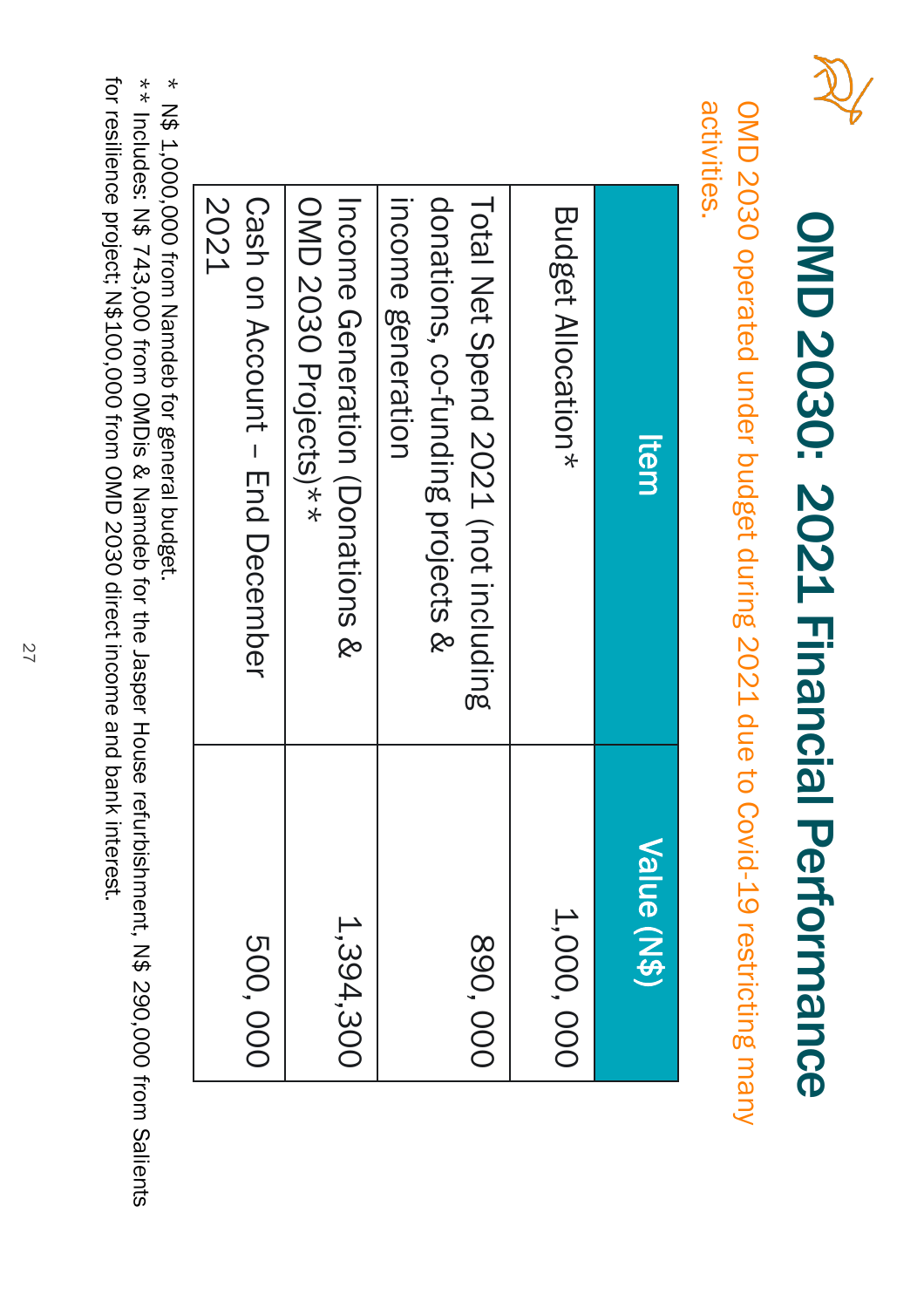



N SUMMARY

NANNAN NAN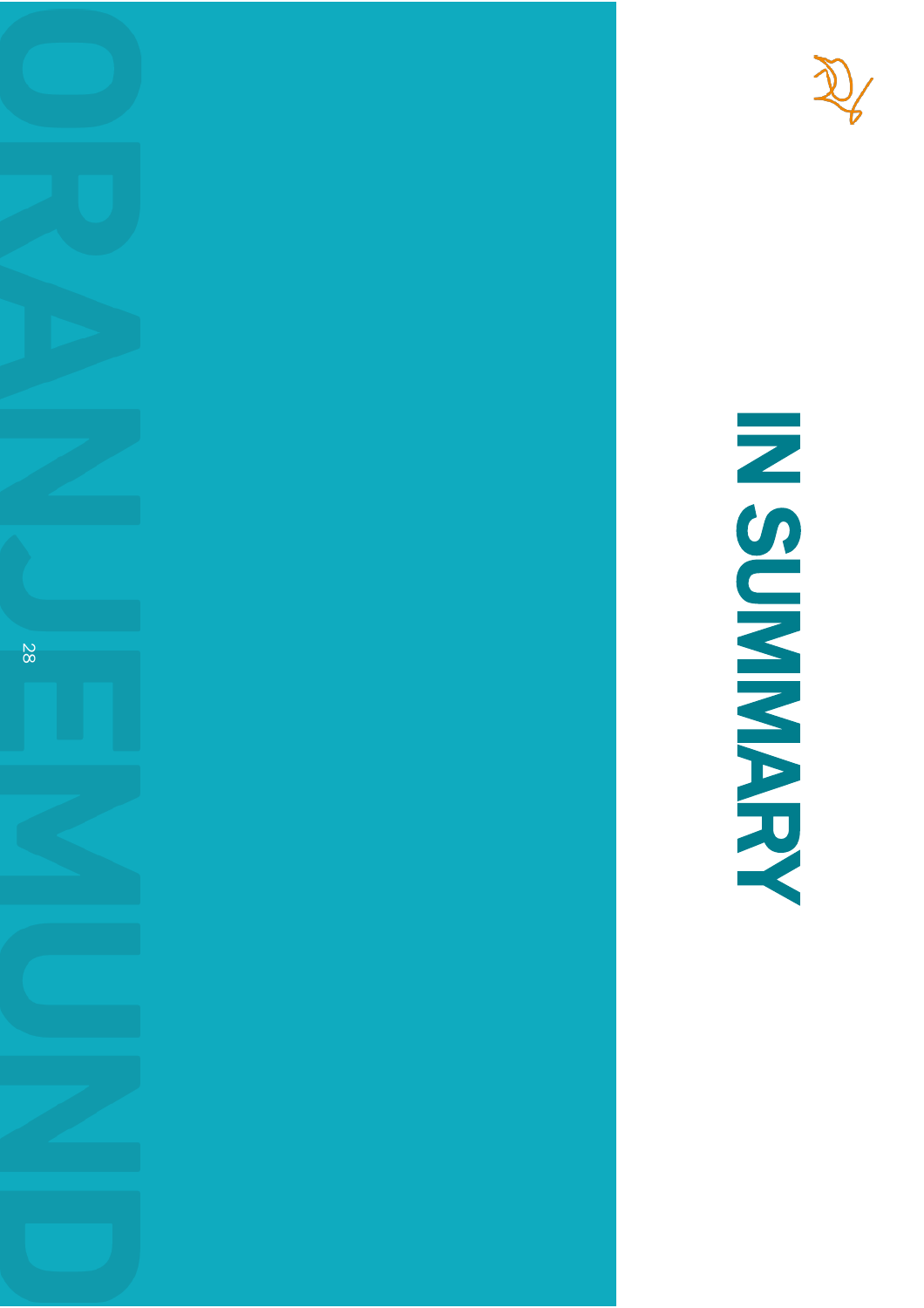

# OMD 2030: 2021 Successes and Gaps OMD 2030: 2021 Successes and Gaps

Although there are still several challenges, significant progress was made in many Although there are still several challenges, significant progress was made in many

### areas.

#### Achieved Achieved

- ٣. Registration as an Incorporated Association Not for Gain (complete January 2021); (complete January 2021); Registration as an Incorporated Association Not for Gain
- **N** direct enablement; N\$1,300,000 self-funded from contributions beyond Namdeb direct enablement; N\$1,300,000 self-funded from contributions beyond Namdeb
- $\mathbf{\hat{S}}$ Organisation's visibility and community reach increased further; Organisation's visibility and community reach increased further;
- 4. Effective management of community Covid-19 response Effective management of community Covid-19 response;
- Trained 6 local Tour Guides; Trained 6 local Tour Guides;

<u>ហ្គ</u>

 $\Omega$ 

 $\overline{\text{O}}$ 

- Trained 5 Community Life Coaches, Trained 5 Community Life Coaches;
- $\blacktriangleright$ Zero rental agreements in place for three properties; Zero rental agreements in place for three properties;
- 8. First Male resilience workshops launched for Namdeb programme (in partnership with Salients community members, as part of Citizenry Activation community members, as part of Citizenry Activation programme (in partnership with First Male resilience workshops launched for Namdeb Salients.

### Delayed

- 1. OMD 2030 does not own assets and is still financially reliant on one organisation; financially reliant on one organisation OMD 2030 does not own assets and is still
- **2.** An aligned Tourism Transformation strategy organisational purpose. supported by an implementation plan that across stakeholders and specifically OTC, leverages and optimises stakeholders organisational purpose. leverages and optimises stakeholders supported by an across stakeholders and specifically OTC, An aligned Tourism Transformation strategy implementation plan that

#### **Next Steps** Next Steps

updated Town Transformation strategy and implementation plan. Restart dialogue across Town Transform stakeholders to formulate updated Town Transformation strategy and implementation plan. Restart dialogue across Town Transform stakeholders to formulate

1.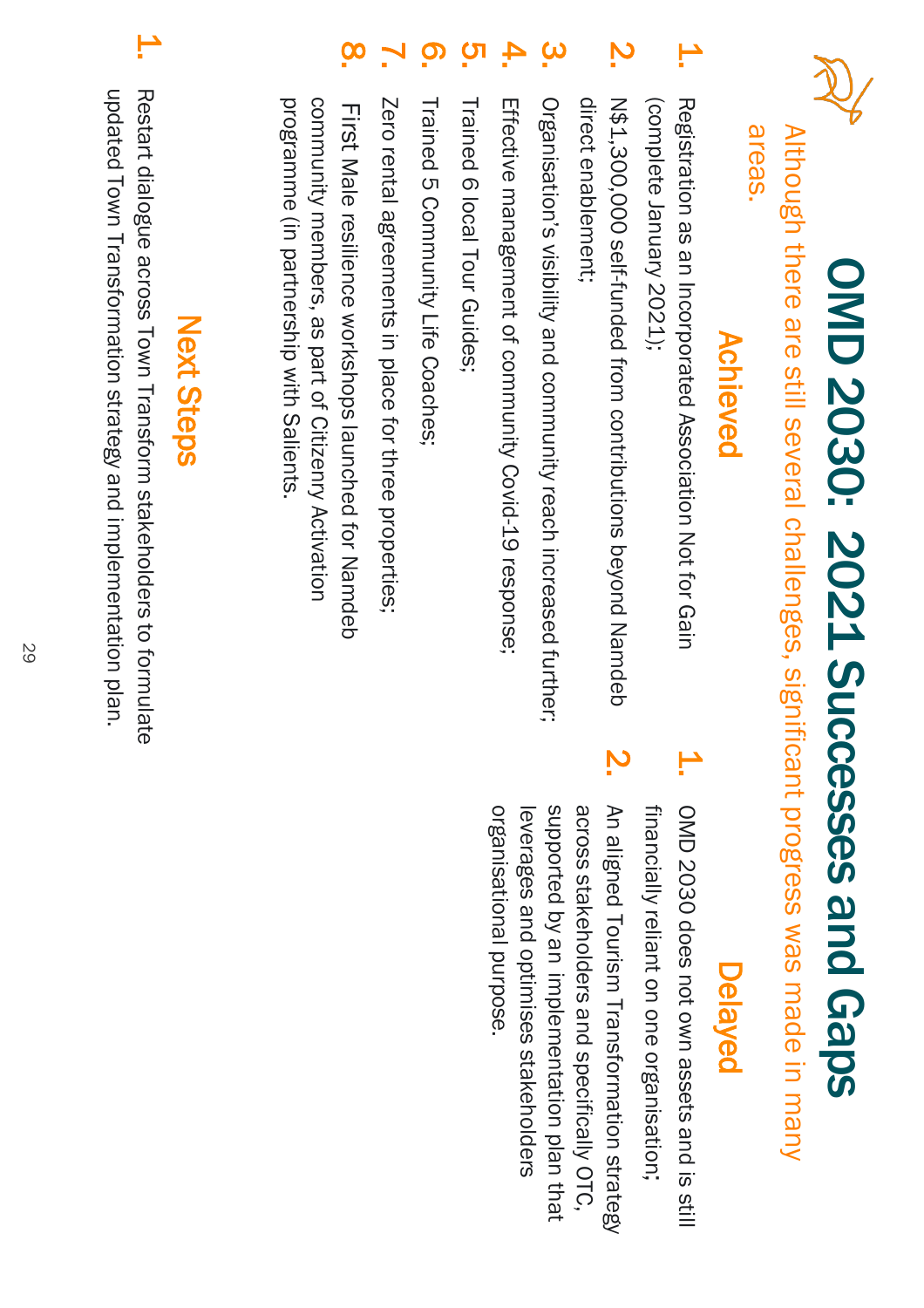# OMD 2030: 2021 Performance Against KPIs OMD 2030: 2021 Performance Against KPIs

### 85.5%) on average. 85.5%) on average. During 2021 OMD 2030 met 81 % of its KPI's (Organisational - 74%; Operational  $\overline{\phantom{a}}$

| Measure                                                         | Glals                                                                                                                                                                         | Rating (%)    | Shortfall                                                                                                                                                       |
|-----------------------------------------------------------------|-------------------------------------------------------------------------------------------------------------------------------------------------------------------------------|---------------|-----------------------------------------------------------------------------------------------------------------------------------------------------------------|
| Resourcing<br>Governance &                                      | Outside toilet & Solar System constructe<br>Employment contracts in place<br>N\$00,000 raised peyond direct Namade enablement<br>Tax & Social Security requirements fulfilled | $\frac{8}{2}$ | Toilets not constructed<br><b>NNONN</b><br>Result of Solar grant application not                                                                                |
| Support<br>Stakeholder<br><b>Brand &amp;</b><br><b>OND 2030</b> | Connunity meetings & focus acord meetings held<br>role of OMD 2030<br>Meetings with Local & Regional Councillors to explain the<br>Restart Town Transformation Committee      | 29            | restarted<br>Town Transformation Committee not                                                                                                                  |
| Tourism                                                         | Hospitality & Tourguide training complete<br>Participation at 2 national/regional events<br>Tourism strategy implemented                                                      | 80            | Covid regulations prevented some of<br>place<br>national/regional events from taking                                                                            |
| Brand<br>Environmental<br>Town &                                | 6 months citizen science data collected<br>4 tonnes of waste recycled<br>Increase in social media enquiries<br>Town for Tomorrow Action Plan operational                      | 80            | 3.5 tones of waste recycled<br>Counts continued<br>science Brown Hyena project could<br>Due to Covid regulations, citizen<br>not be launched but quarterly Bird |
| Engagement<br>Citizenry                                         | 3 social media posts per month<br>3 newsletters published<br>10 pight markets & 30 Food on Fridays held                                                                       | 80            | markets could be held<br>Due to Covid restrictions, only 6 night                                                                                                |
| Activation<br>Citizen                                           | 6 fun runs completed<br>1 pilot youth resilience event held<br>Resilience Life coaches trained                                                                                | $\frac{8}{2}$ | Covid restrictions prevented the pilot<br>place, although all the preliminary<br>Noth resilience event form tsking<br>meetings were held.                       |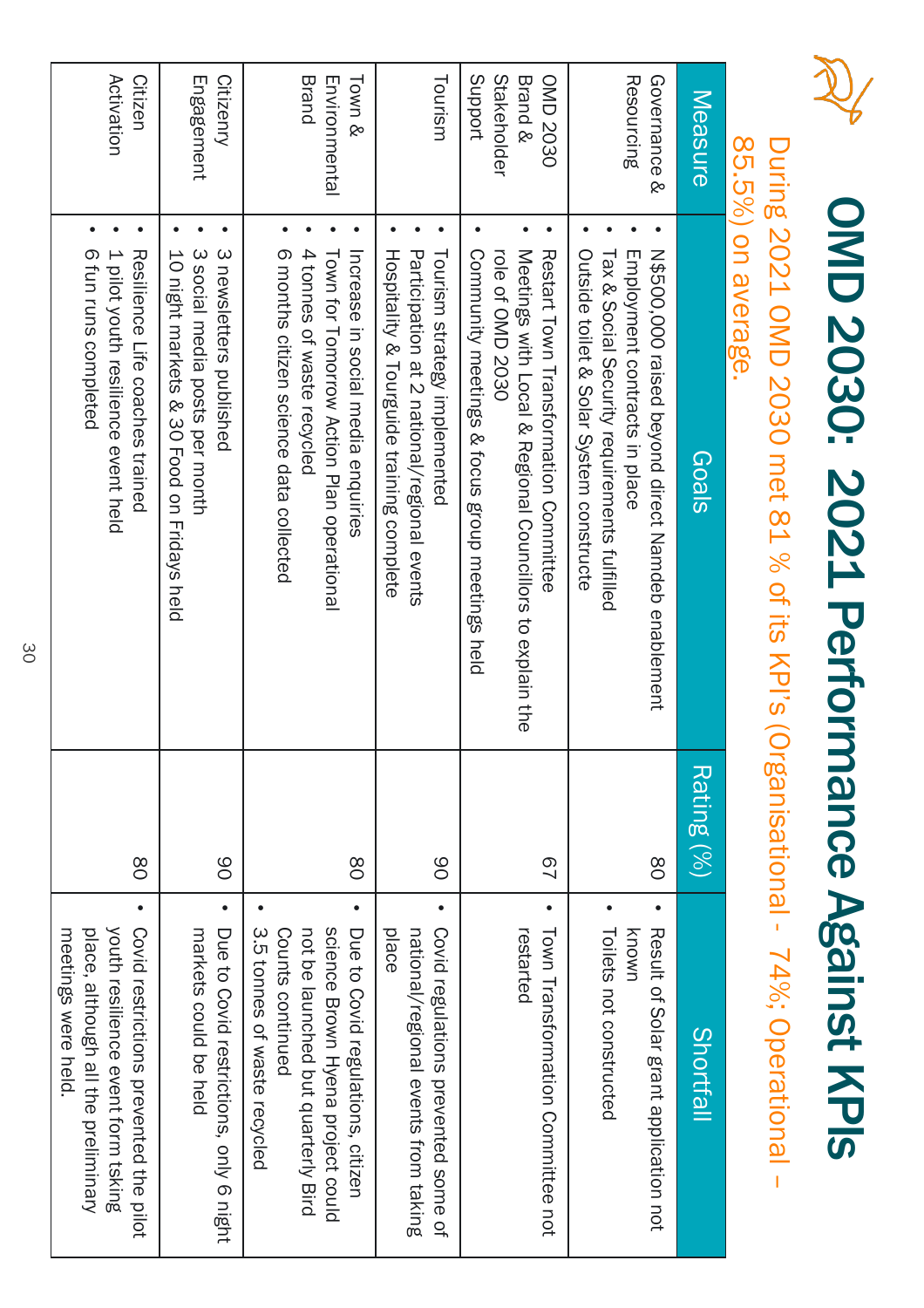

### OMD 2030: 2021 Performance Against KPIs -OMD 2030: 2021 Performance Against KPIs Diagramatic Representation **Diagramatic** Representation

#### **Citizen Engagement** OMD 2030 PERFORMANCE 2021 AGAINST Citizen Engagement OMD 2030 PERFORMANCE 2021 AGAINST **Citizen Activation** Citizen Activation 2021 Performance 2021 Performance **Environmental Brand** Environmental Brand Governance & 0.2 0.4 0.6 0.8 Governance & Resourcing Resourcing KPI's  $\overline{\mathsf{C}}$ Town &  $-2021$  KPIs 2021 KPIsOMD 2030 Brand Tourism OMD 2030 Brand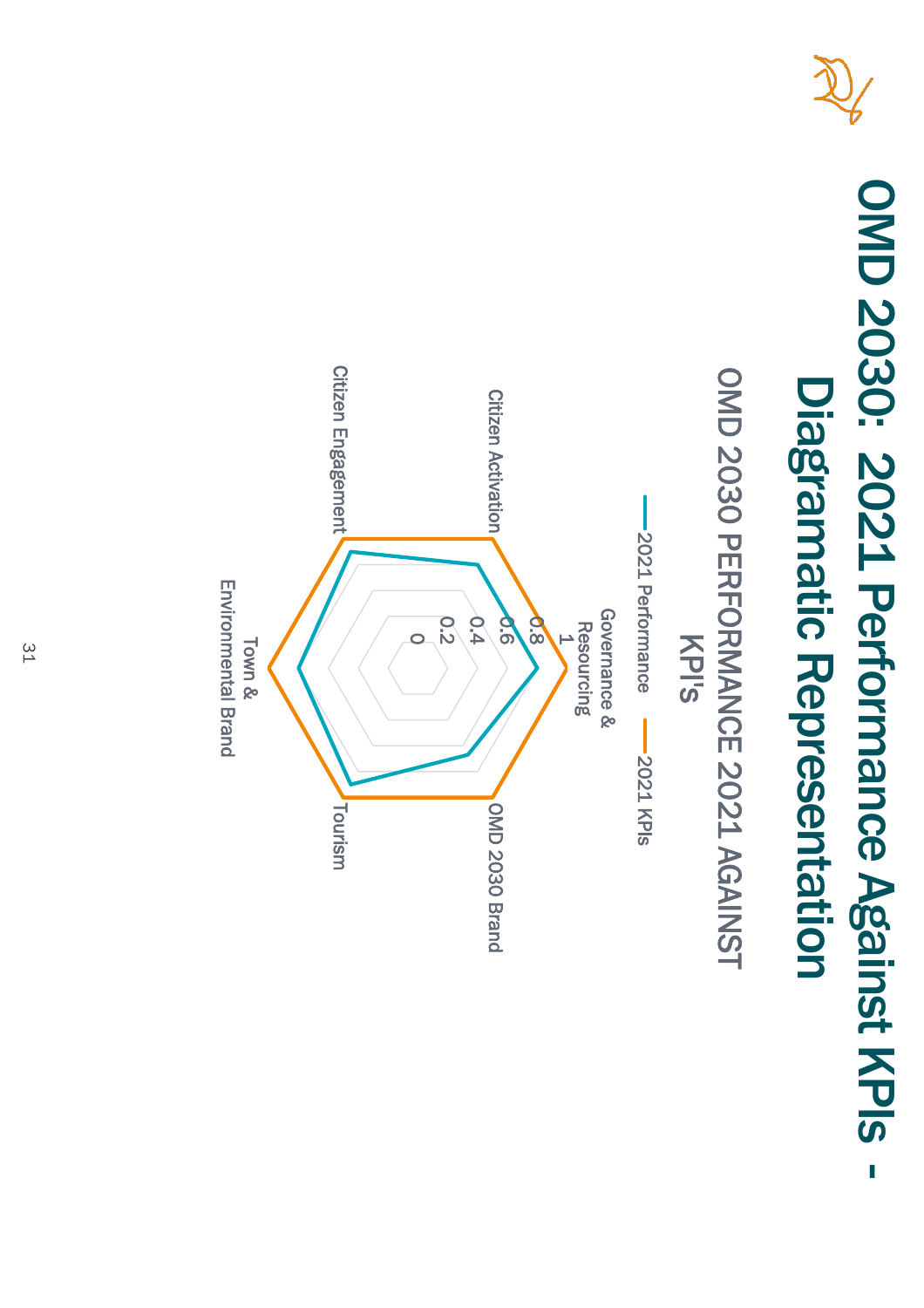

## **OMD 2030: 2021 Key Insights** OMD 2030: 2021 Key Insights

community level. significantly contributing to the slower than planned pace of transformation progress at for the future, coupled with a lack of respect afforded to some stakeholders continues to significantly contributing to the slower than planned pace of transformation progress at for the future, coupled with a lack of respect afforded to some stakeholders continues to The Oranjemund community is complex. A culture of dependency on the mine to provide The Oranjemund community level. community is complex. A culture of dependency on the mine to provide

1. Role Reinforcement Role Reinforcement

will play in the town transformation process from 2022 onwards. further twenty years, there is also an urgent need for clarity around the role that Namdeb key stakeholders, including the community. With the extension of the Life of Mine for a process, there still remains a need for continual reinforcement of these roles among other Although there is clarity among OMD 2030 and OMD is about their roles in the Transform will play in the town transformation process from 2022 onwards. further twenty years, there is also an urgent need for clarity around the role that Although there is clarity among OMD 2030 and key stakeholders, including the community. With the extension of the Life of Mine for a process, there still remains a need for continual reinforcement of these roles among other about their roles in the Transform Namdeb

**N** Dependency Dependency

annoculoement apoct the extension of the Life of Mine on this culture is not yet exident community resilience, and decreasing the dependency culture. The impact of the encouraging the mindset and behaviour changes necessary for increasing personal and community indicates that the Citizenry Activation programme is having some success with signiticant hurdle to progress. However, preliminary anecdotal from within the local announcement about the extension of the Life of Mine on this culture is not yet evident. community resilience, and decreasing the dependency culture. The impact of the encouraging the mindset and behaviour changes necessary for increasing personal and community indicates that the Citizenry Activation programme is having some success with significant hurdle to progress. However, preliminary anecdotal from within the local The dependency culture displayed by much of the community continues to present a The dependency culture displayed by much of the community continues to present a

 $\boldsymbol{\omega}$ Collaboration Collaboration.

difficult process is managed effectively. renovation of the Jasper House Museum demonstrates what can be achieved when this Collaboration among key stakeholders remains difficult, although the successful difficult process is managed effectively. Collaboration among key stakeholders remains difficult, although the successful renovation of the Jasper House Museum demonstrates what can be achieved when this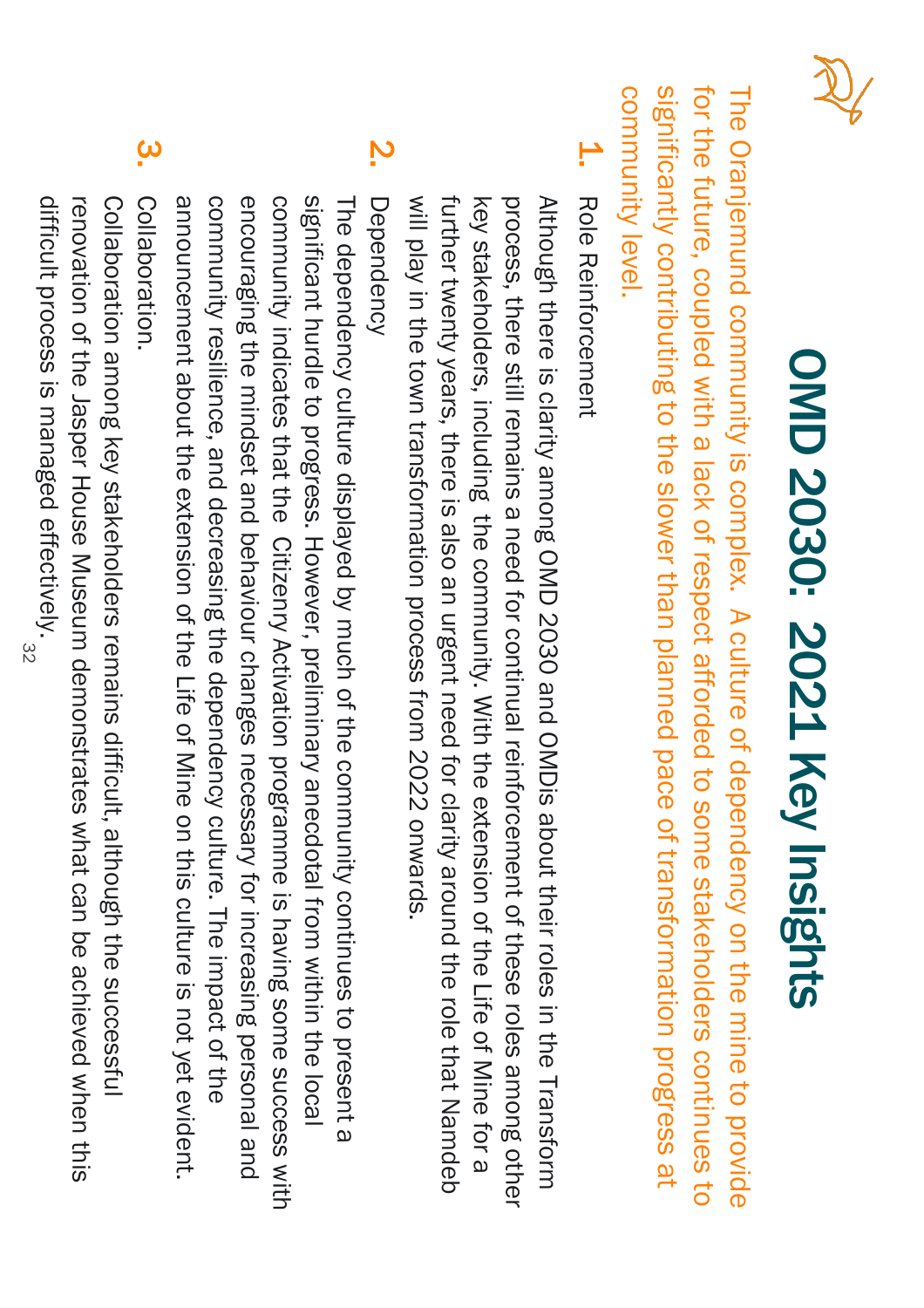

## OMD 2030: Looking Forwards OMD 2030: Looking Forwards

social ecosystem. coaching programme as part of the Citizenry Activation Strategy, working with the coaching programme as part of the Citizenry Activation Strategy, working with the<br>schools on a youth resilience programme and an Environmental Audit, driving further<br>tourism initiatives and remaining agile to effectively r tourism initiatives and remaining agile to effectively respond to a continually evolving schools on a youth resilience programme and an Environmental Audit, driving further OMD 2030 must build on the progress made during 2021; implementing the Life-OMD 2030 must build on the progress made during 2021; implementing the Life-

## Programmes for 2022 include: Programmes for 2022 include:

- 1. Streamlining the Board of Directors structure & function; Streamlining the Board of Directors structure & function;
- <u>ي</u> Collaborating with of a revised Transicor of a revised Transform strategy and an implementation plan; strategy and an implementation plan; Collaborating with other stakeholders on the production of a revised Transform
- <u>ယ</u> Participating in 2 regional/national tourism events Participating in 2 regional/national tourism events
- 4. Launching a youth resilience programme; Launching a youth resilience programme;
- <u>ហុ</u> Implementing environmental audits and an environmental education initiative at all Oranjemund schools Oranjemund Implementing environmental audits and an environmental education initiative at all schools.
- **O**. Launching the community Life-coaching programme. Launching the community Life-coaching programme.